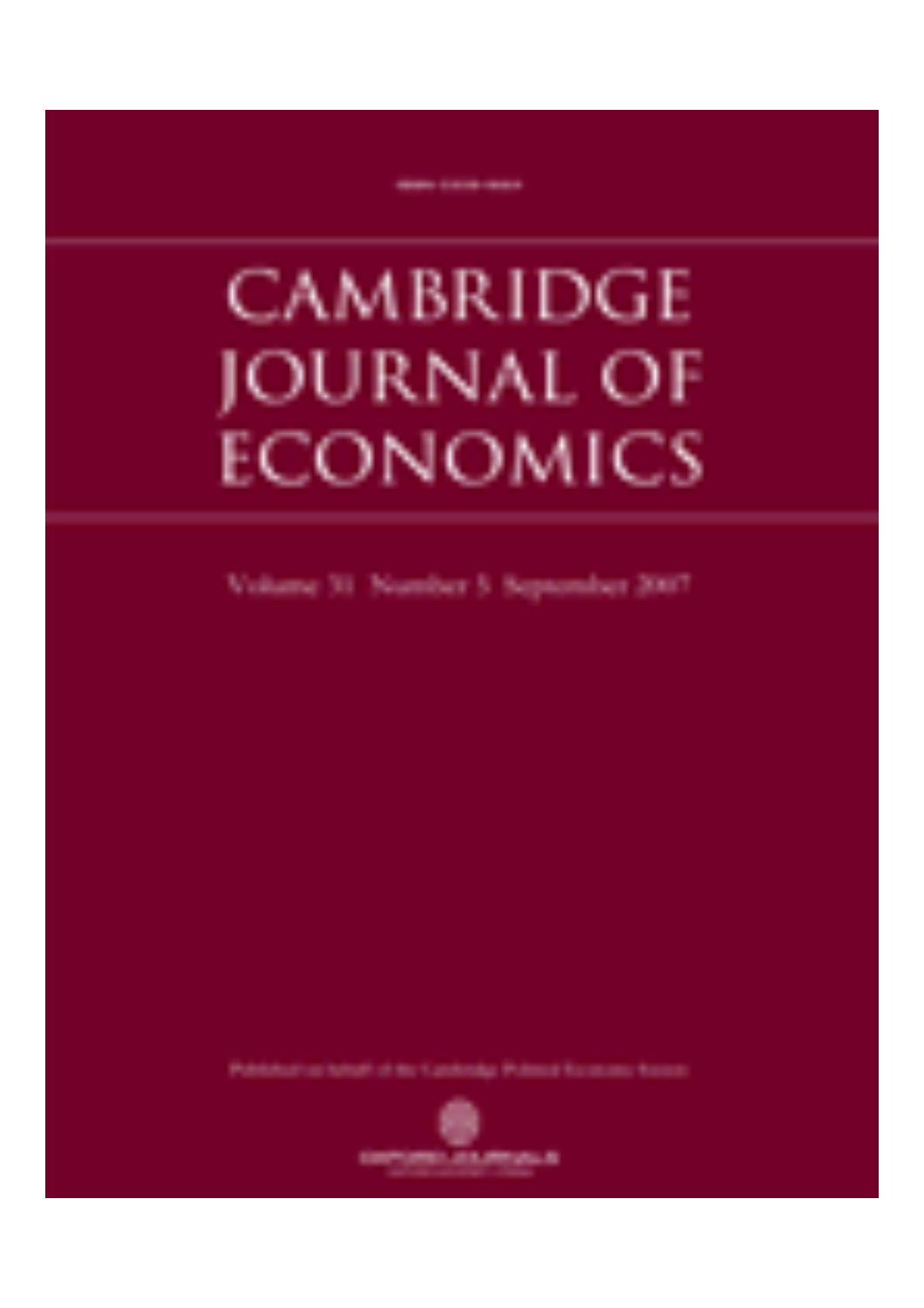| <b>Browse issues</b>                               |                                                   |  |
|----------------------------------------------------|---------------------------------------------------|--|
| Year<br>2007<br><b>Issue</b>                       |                                                   |  |
| <b>Browse by volume</b>                            | Volume 31, Issue 5, September 2007, Pages 649-804 |  |
|                                                    |                                                   |  |
| <b>CAMBRIDGE</b><br>JOURNAL OF<br><b>ECONOMICS</b> | Volume 31, Issue 5<br>September 2007              |  |
| Volume 31 Number 5 September 2007                  | Cover image                                       |  |

ISSN 0309-166X EISSN 1464-3545 < Previous Next >

## **Volume 31, Issue 5, September 2007**

## **ARTICLES**

Cultural globalisation, institutional diversity and the unequal accumulation of intellectual capital न

Ugo Pagano

*Cambridge Journal of Economics*, Volume 31, Issue 5, September 2007, Pages 649–667, https://doi.org/10.1093/cje/bem015

View article Abstract  $\blacktriangledown$ 

## Inadequacy of technology and innovation systems at the periphery  $\bigtriangledown$

Eduardo da Motta e Albuquerque

*Cambridge Journal of Economics*, Volume 31, Issue 5, September 2007, Pages 669–690, https://doi.org/10.1093/cje/bel045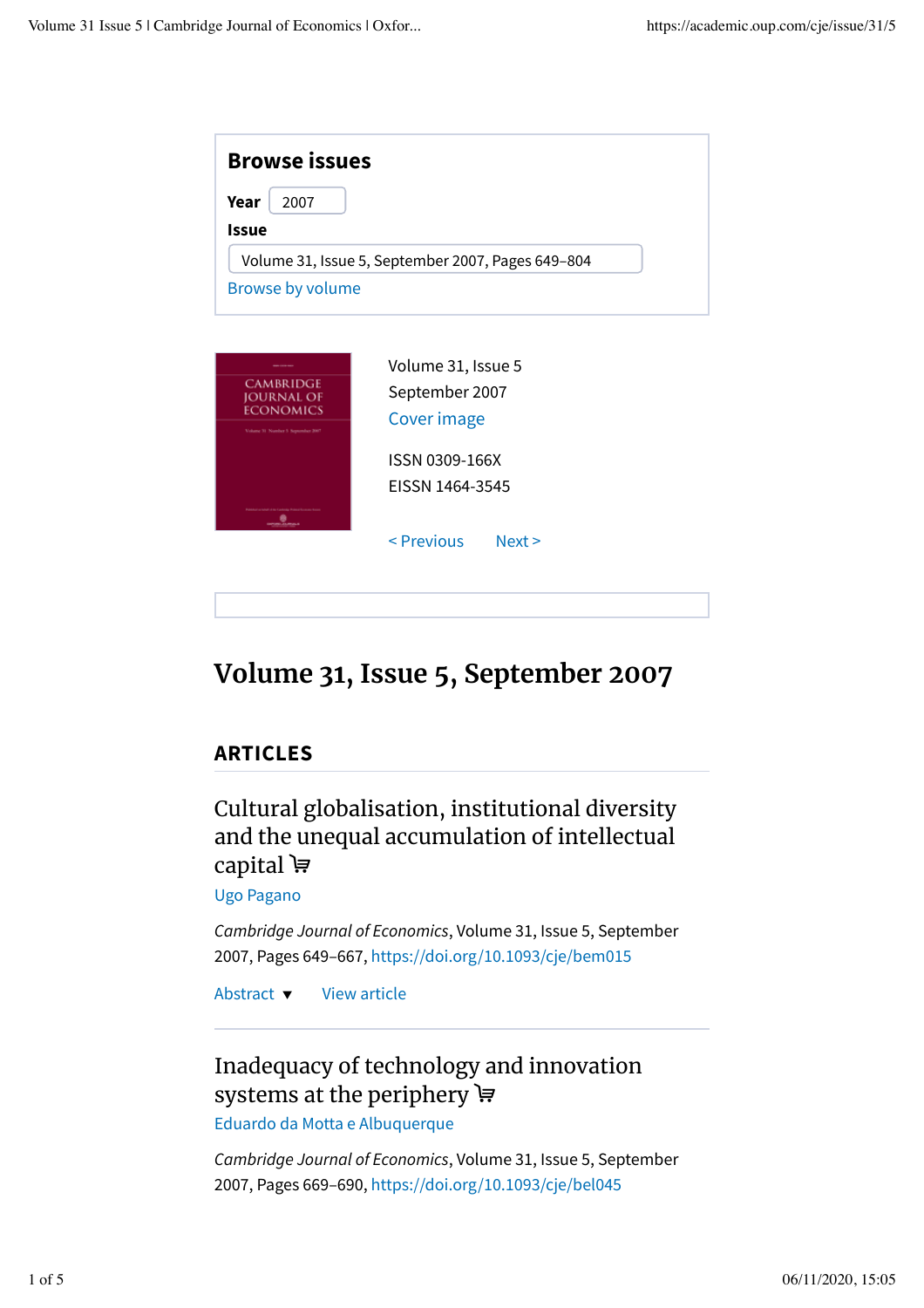Abstract v View article

## Is demand-pulled innovation equally important in different groups of firms?  $\bigtriangledown$

Mariacristina Piva, Marco Vivarelli

*Cambridge Journal of Economics*, Volume 31, Issue 5, September 2007, Pages 691–710, https://doi.org/10.1093/cje/bem010

View article Abstract  $\blacktriangledown$ 

## Stagnation or transformation of a dual economy through endogenous productivity growth  $H$

Codrina Rada

*Cambridge Journal of Economics*, Volume 31, Issue 5, September 2007, Pages 711–740, https://doi.org/10.1093/cje/bem004

View article Abstract  $\blacktriangledown$ 

## Keynes's *Z* function, heterogeneous output and marginal productivity  $\bigtriangledown$

MG Hayes

*Cambridge Journal of Economics*, Volume 31, Issue 5, September 2007, Pages 741–753, https://doi.org/10.1093/cje/bem007

View article Abstract  $\blacktriangledown$ 

## A structural economic dynamics approach to balance-of-payments-constrained growth **ज़ि**

Ricardo Azevedo Araujo, Gilberto Tadeu Lima

*Cambridge Journal of Economics*, Volume 31, Issue 5, September 2007, Pages 755–774, https://doi.org/10.1093/cje/bem006

View article Abstract  $\blacktriangledown$ 

## The impossibility of a perfectly competitive labour market  $\mathbf{F}$

Bruce E. Kaufman

*Cambridge Journal of Economics*, Volume 31, Issue 5, September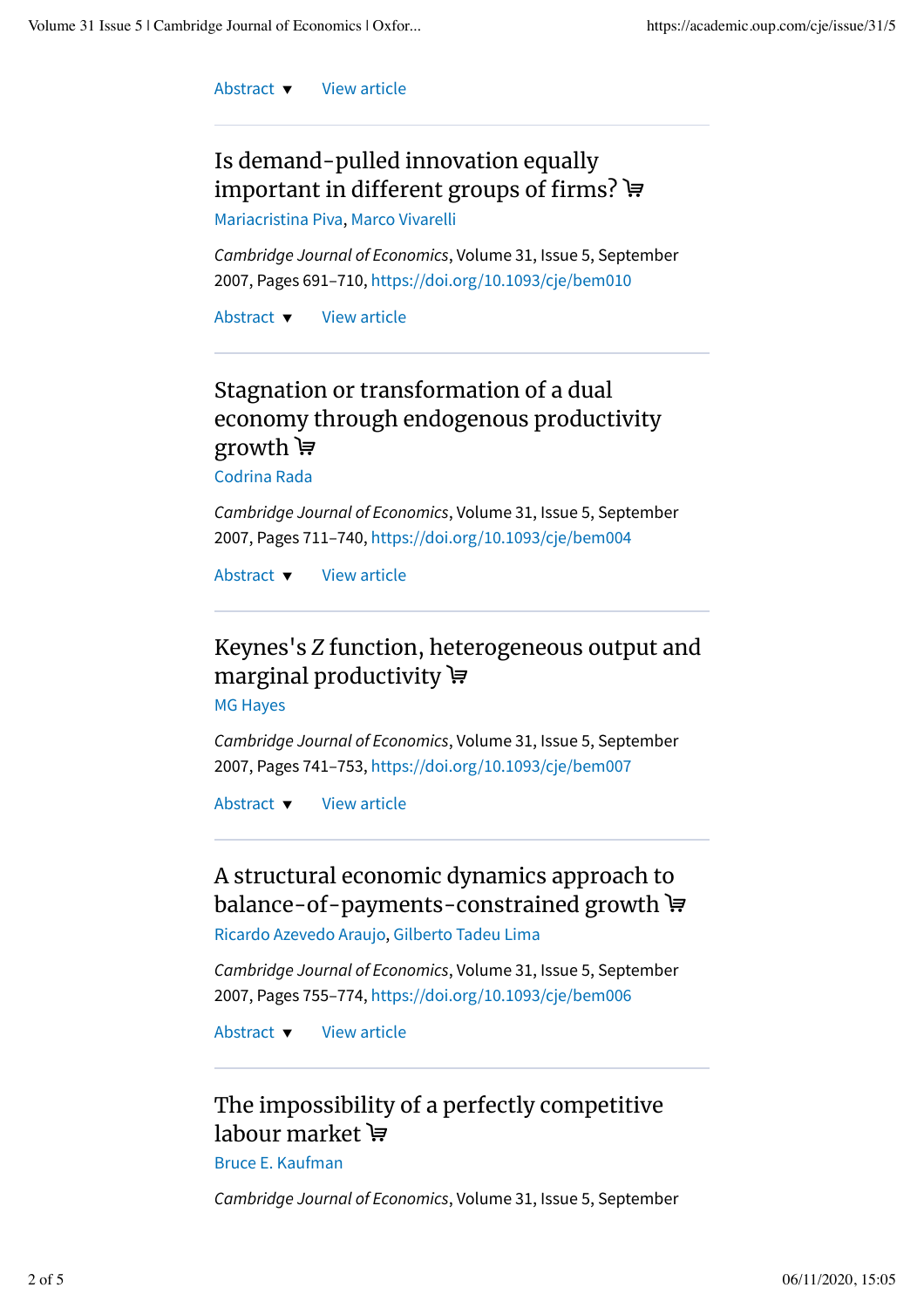

View article Abstract  $\blacktriangledown$ 

Institutions as knowledge capital: Ludwig M. Lachmann's interpretative institutionalism न

Nicolai J. Foss, Giampaolo Garzarelli

*Cambridge Journal of Economics*, Volume 31, Issue 5, September 2007, Pages 789–804, https://doi.org/10.1093/cje/bem003

View article Abstract  $\blacktriangledown$ 

Table of Contents  $\blacktriangleright$ 

All issues

Online ISSN 1464-3545 Print ISSN 0309-166X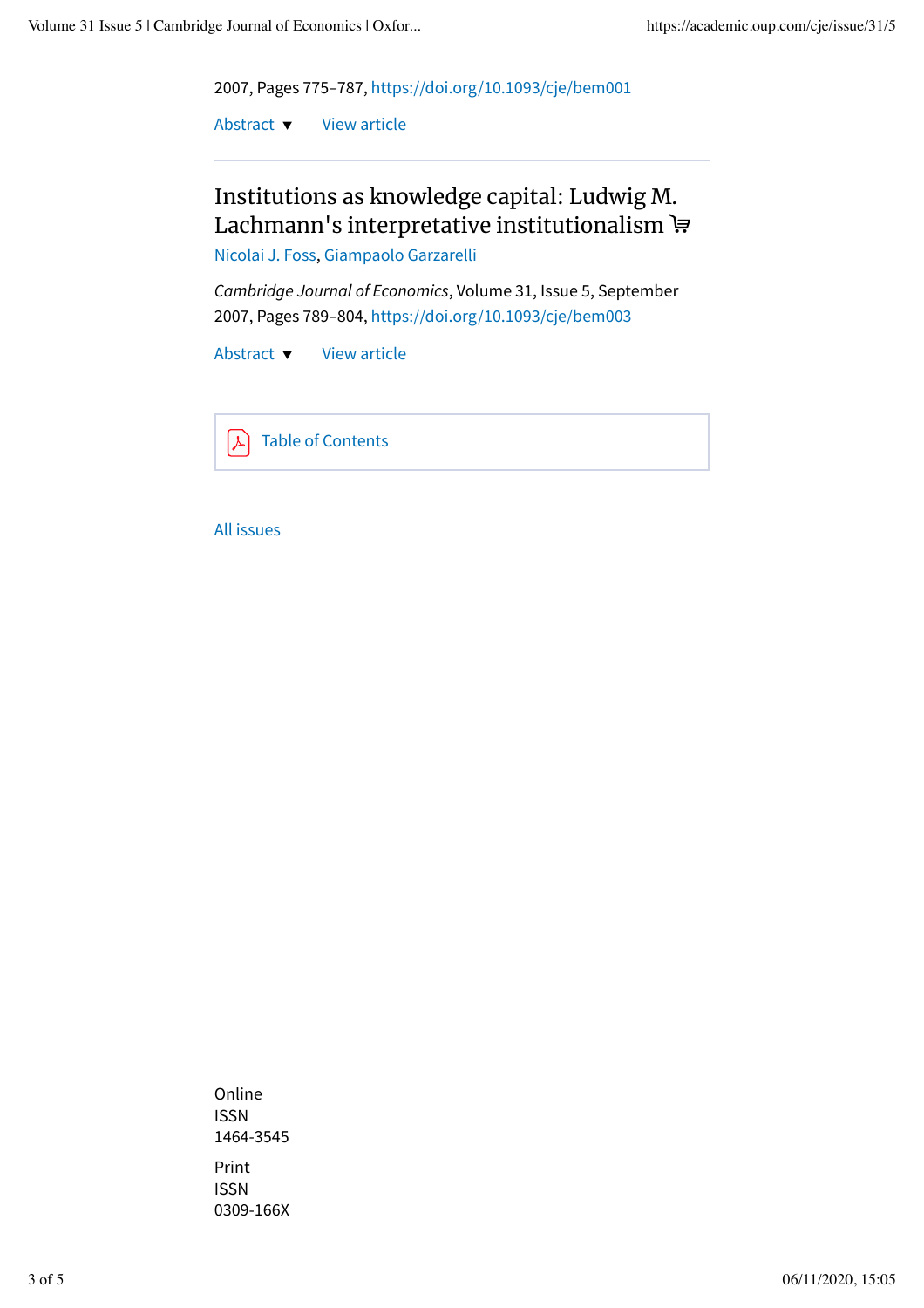Copyright © 2020 Cambridge Political Economy Society

## **Riophuerete**s

Us<br>**Sloid**mpors

O.chtmlact Librarians<br>**Naideg**iic

**Sisc**ieties<br>Oxfoeds

**DictFiblogg**ies<br>Help , .<br>Epyligteer<br>Addeestsi **Epigteum**<br>Adv**ess**isers

& Purchase **Rac**ebook YouTube Press & BALLE **Priord deside** 

*<u>Miggibrica</u>* **Migibita**rsity<br>Tumblr<br>&f Agents<br>**Paroris**sions 6,f

Open Access

*Oxford University Press is a department of the University of Oxford. It furthers the University's objective of excellence in research, scholarship, and education by publishing worldwide*



Copyright © 2020 Oxford University Press Cookie Policy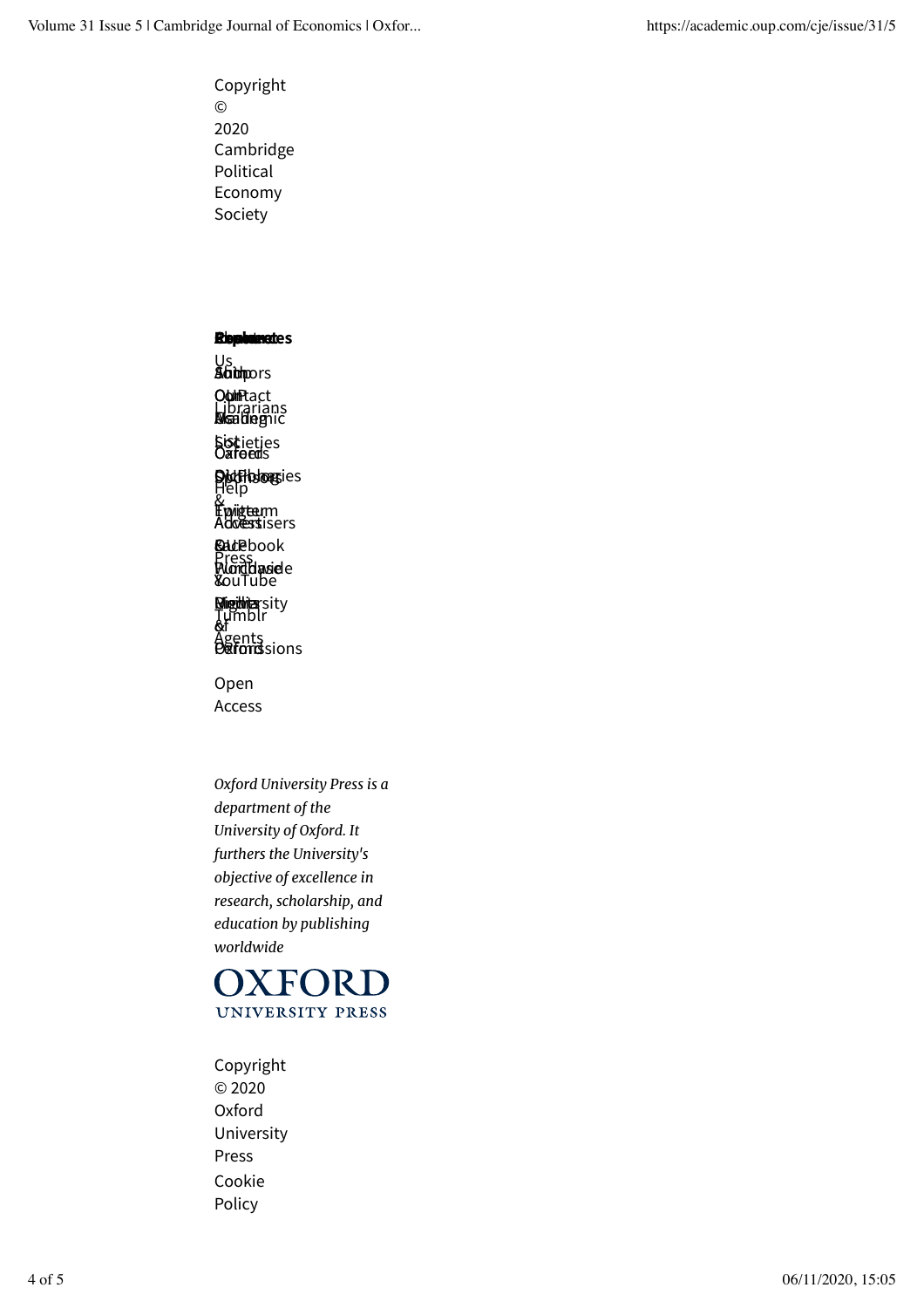Privacy Policy Legal Notice Site Map Accessibility Get Adobe Reader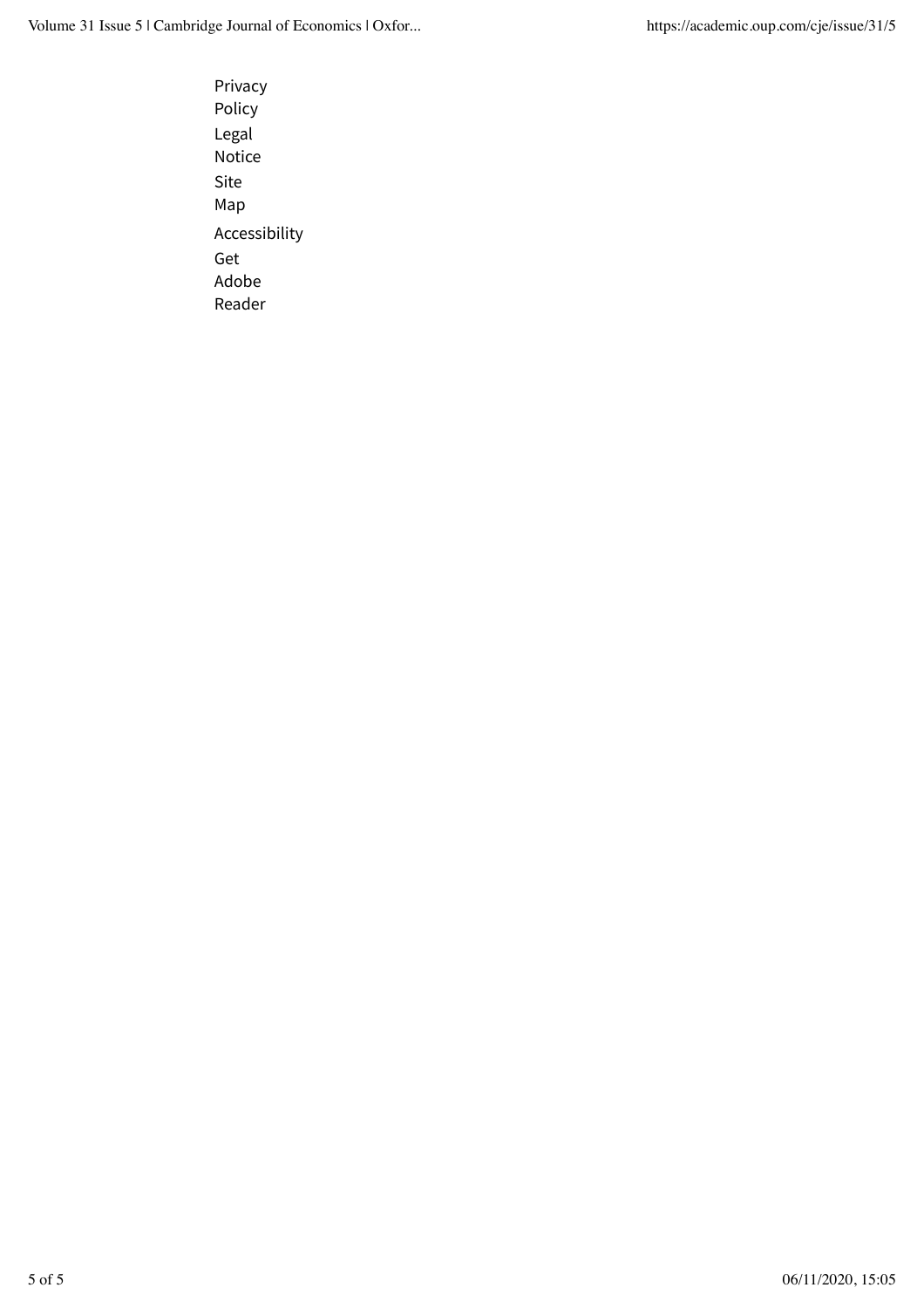## Cambridge Journal of Economics

Volume 31 Number 5 September 2007

| Cultural globalisation, institutional diversity and the unequal accumulation<br>of intellectual capital               |     |
|-----------------------------------------------------------------------------------------------------------------------|-----|
| Ugo Pagano                                                                                                            | 649 |
| Inadequacy of technology and innovation systems at the periphery<br>Eduardo da Motta e Albuquerque                    | 669 |
| Is demand-pulled innovation equally important in different groups of firms?<br>Mariacristina Piva and Marco Vivarelli | 691 |
| Stagnation or transformation of a dual economy through endogenous<br>productivity growth<br>Codrina Rada              | 711 |
| Keynes's Z function, heterogeneous output and marginal productivity<br>M. G. Hayes                                    | 741 |
| A structural economic dynamics approach to balance-of-payments-<br>constrained growth                                 |     |
| Ricardo Azevedo Araujo and Gilberto Tadeu Lima                                                                        | 755 |
| The impossibility of a perfectly competitive labour market<br>Bruce E. Kaufman                                        | 775 |
| Institutions as knowledge capital: Ludwig M. Lachmann's interpretative<br>institutionalism                            |     |
| Nicolai J. Foss and Giampaolo Garzarelli                                                                              | 789 |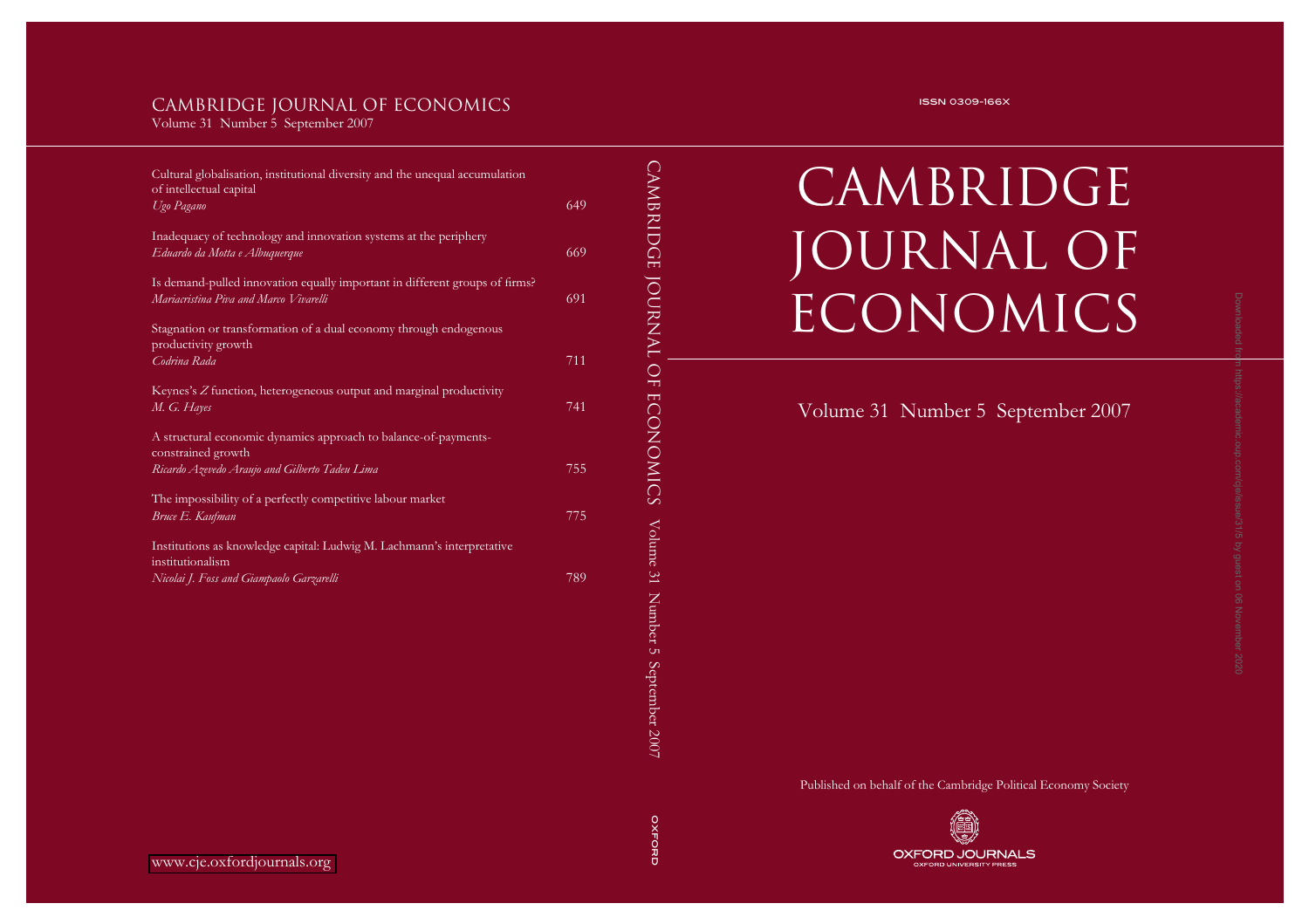Cambridge Journal of Economics 2007, 31, 789–804 doi:10.1093/cje/bem003 Advance Access publication 15 May, 2007

## Institutions as knowledge capital: Ludwig M. Lachmann's interpretative institutionalism

Nicolai J. Foss and Giampaolo Garzarelli\*

This article revisits the socioeconomic theory of the Austrian School economist Ludwig M. Lachmann. By showing that the common claim that Lachmann's idiosyncratic (i.e., eclectic and multidisciplinary) approach to economics entails nihilism is unfounded, it reaches the following conclusions. (1) Lachmann held a sophisticated institutional position vis-a`-vis economics that anticipated developments in contemporary new institutional economics. (2) Lachmann's sociological and economic reading of institutions offers insights for the problem of coordination.

Key words: Comparative institutional analysis, Coordination, Expectations, Institutional evolution, Interpretative institutionalism JEL classifications: B31, B52, B53, D80

#### 1. Introduction

To this day, the principal substantive socioeconomic contribution of the Austrian School economist Ludwig M. Lachmann (1 February 1906–17 December 1990) remains, to many, ambiguous at best.<sup>1</sup> Aside from perhaps a few specialists, those who are aware of Lachmann's work seem to have difficulties with it and, in the main, consider it as a minor disturbance in the otherwise smooth development of the theoretical trajectory of modern economics since Arrow and Debreu (1954). Langlois (1986A, p. 171) synthesises this dominant conception of Lachmann's contribution well when he writes that

Lachmann [was] the scourge of determinism, the apostle of disequilibrium, the prophet of the kaleidic. Thus, in many, if not most, eyes, [his] role appeared as that of gadfly—or, at best, of methodological conscience—to his fellow theorists. His [was] the salutary albeit annoying task of

Manuscript received 9 June 2006; final version received 2 October 2006.

Address for correspondence: Giampaolo Garzarelli, School of Economic and Business Sciences, University of the Witwatersrand, Private Bag X3, WITS 2050, Johannesburg, South Africa; email: giampaolo.garzarelli@ wits.ac.za

\* Copenhagen Business School and Norwegian School of Economics and Business Administration, Bergen; and School of Economic and Business Sciences, University of the Witwatersrand, Johannesburg and University of Catanzaro, Italy, respectively. The authors thank Roger Koppl, Peter Lewin, and Bjørn Thomassen as well as seminar participants in the Lachmann Room at the School of Economic and Business Sciences at Wits on September 20, 2006 for feedback, and David Gordon for an important point. We are also grateful for the comments of an anonymous reviewer and the Editors of this journal. GG would like to thank Copenhagen Business School for its support and hospitality in January 2005 and also acknowledge CLM Faculty Research Committee Funding, University of the Witwatersrand.

<sup>1</sup> For overviews of Lachmann's life and work see, e.g., Grinder's 'Introduction' to Lachmann (1977A), Mittermaier (1992), Boettke (1994), Lavoie (1994, pp. 1–19), Vaughn (1994, ch. 7), Koppl and Mongiovi (1995), and Laurence Moss (2004); an online Lachmann biography penned by one of his students—Peter Lewin—is available at [http://www.mises.org/content/Lachmann.asp.](http://www.mises.org/content/Lachmann.asp) For a portrait especially focused on his years at the University of the Witwatersrand see Murray (1997, pp. 228–30).

 The Author 2007. Published by Oxford University Press on behalf of the Cambridge Political Economy Society. All rights reserved.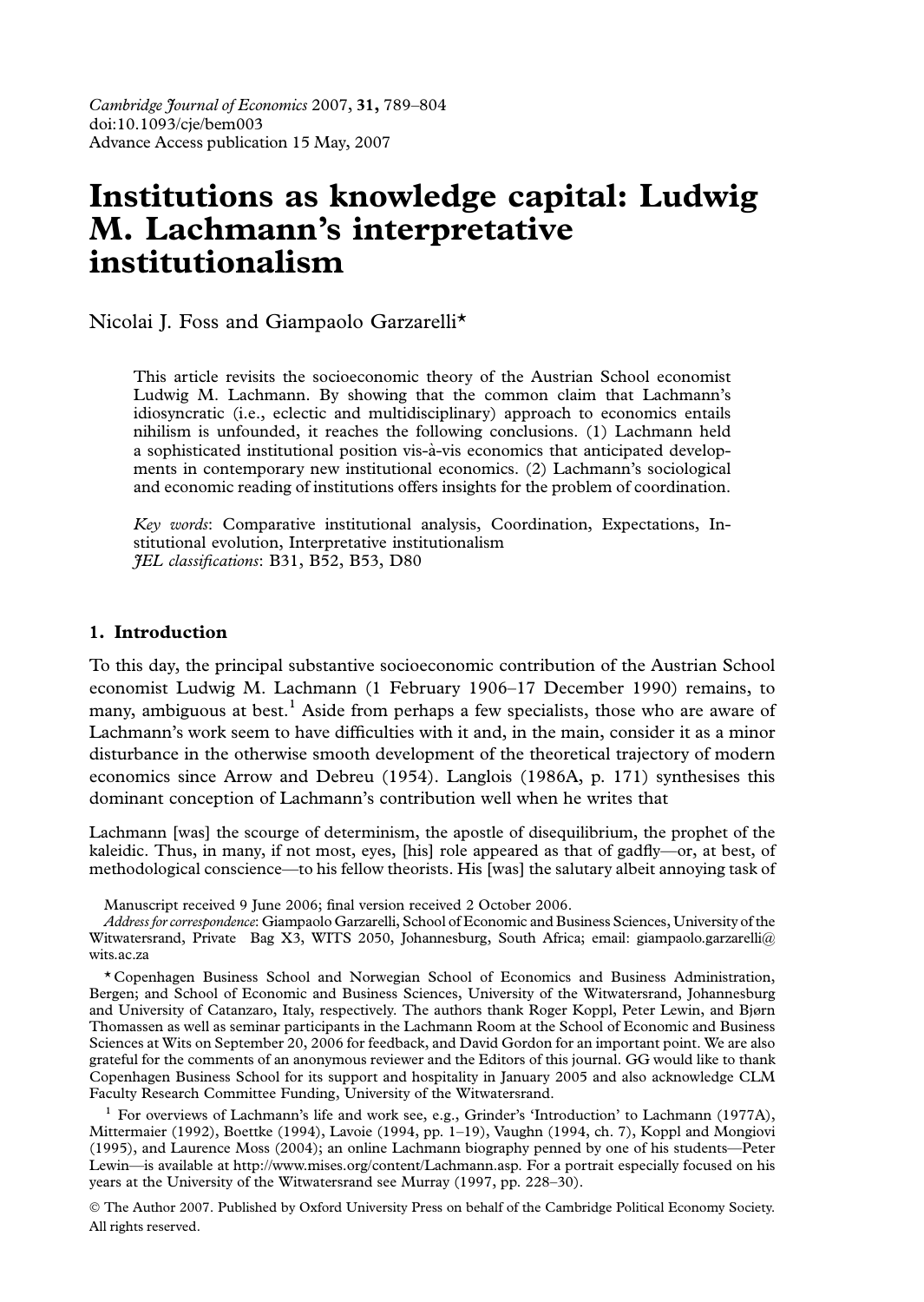reminding us that the future is unknowable, that expectations must diverge, and that there are forces of discoordination as well as of coordination.

Lachmann was indeed an economist who insisted that capital was essentially a subjective (rather than physical) category and therefore could not be aggregated and measured; who promoted a radical subjectivism derived from the post-Keynesian economist George Shackle (1972); who fused this radical subjectivism with the thoughts of interpretative sociologist Alfred Schütz and the German interpretative movement in philosophy and sociology; and who introduced Edmund Husserl's phenomenology to economics discourse. What is more, that same—purportedly Austrian—economist thought approvingly of John Maynard Keynes and Paul Davidson, especially because of their critiques of equilibrium theory (Lachmann, 1971, 1978[1956], 1986A). What does one do with someone like this?

Usually, people of this kind are described as 'idiosyncratic' or even 'nihilistic'. Clearly, Lachmann was idiosyncratic if by that is meant that he stayed far away from the mainstream in economics,<sup>2</sup> borrowed ideas from other disciplines (notably sociology), and used these to develop his own approach to subjectivist economics. We can all agree that he was idiosyncratic in this sense. However, as we argue in this article, Lachmann was no nihilist. In this regard, let us flag at the outset that, in the context of discussing and criticising Lachmann's ideas, the term 'nihilist' refers to his scepticism about the market system being *inherently* equilibrating, and not to the more familiar usage of a person who denies that any prescriptive ethics are possible and desirable. As such, Lachmann's position stands against a central tenet of the Austrian School of economics, as perhaps most meticulously expounded by Kirzner  $(1973)$ .<sup>3</sup>

Critics thus argued that Lachmann's insistence that, since future actions are based on future knowledge and since future knowledge cannot be had beforehand, the future is inherently unpredictable, is tantamount to negating the possibility for rational, futureoriented action. That is to say, within Lachmann's theoretical system it would be impossible, the critics asserted, for rational decisions to be made. Social interactions would display no systematic tendencies, no causal laws—in short, no order.<sup>4</sup>

Now, one may retort that the existence of genuine uncertainty does not at all mean that we are somehow cut off from analysing the emergence of ordered states.<sup>5</sup> Indeed, we have known, since Alchian (1950) at least, that we can also rely on evolutionary forces as the relevant order-producing forces. $6$  However, there is a limit to how much we can do this some measure of rationality has to be claimed for any tendency towards equilibrium to exist. Thus, there must be some agents who react in a rational (which is not to say perfect) way to relative price signals and arbitrage opportunities, as Kirzner (1962) clarified.

 $1$  Quoting Shackle (1972, p. 76), Lachmann often uses the metaphor of the kaleidoscope in juxtaposition to that of the clock. For example: the 'kaleidic society [intersperses] its moments or intervals of order, assurance and beauty with sudden disintegration and a cascade into a new pattern' (Lachmann, 1986A, p. 48). The appendix to Lachmann (1986A, pp. 157–65), which essentially discusses Keynes's subjectivism, is the English translation of an article originally published in 1984 in German entitled 'The Market is not a Clockwork'. For some context on the matter, see Garrison (1987).

 $2$  Of course, what was 'mainstream' in Lachmann's times may not be so today. See Colander et al. (2004), which claims that today's mainstream is no longer orthodox.<br><sup>3</sup> For example: Lachmann's 'colleagues and friends [at New York University] did apparently (and

presumably in good spirit) dub him a nihilist. But while he liked the label Radical Subjectivist, he did not consider himself to be a nihilist. There was another [namely, a historical and institutional] dimension to his intellect which gave him a quite different perspective on the question of what economists should do' (Mittermaier 1992, p. 18; original emphasis).<br>  $4 \text{ Cf.}$  Lavoie in Lavoie (1994, pp. 1–2).<br>  $5 \text{ Cf.}$  Langlois (1986A).<br>  $6 \text{ Cf.}$  also Langlois and Koppl (1991).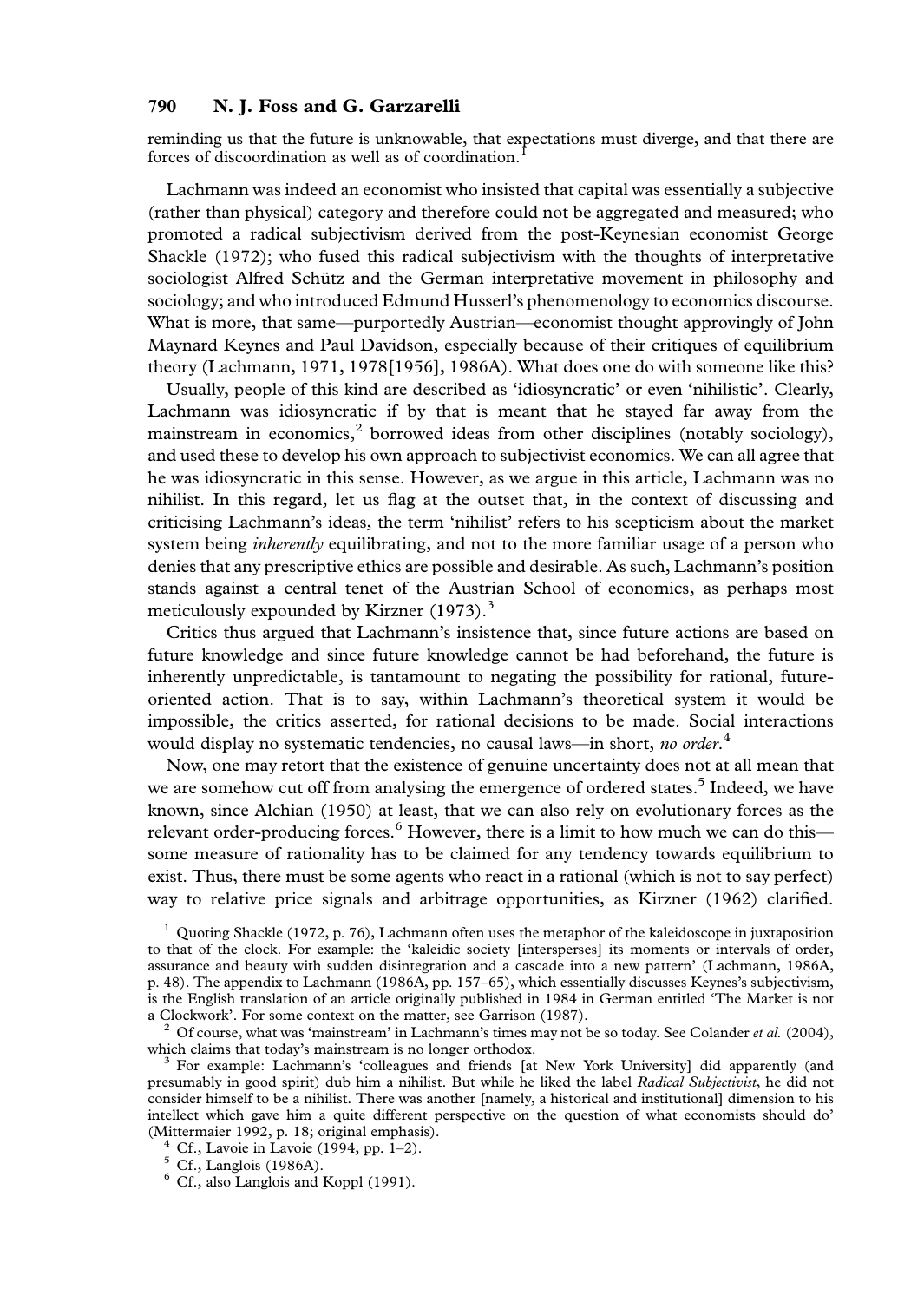Cutting the basis for rational action away completely would mean chaos. That much is certain; but was it what Lachmann argued in favour of?

It cannot be denied that Lachmann flirted with what the majority of contemporary economists, including Austrian economists, would regard as rather extreme ideas (e.g., Lachmann, 1976). However, the reason Lachmann is no nihilist is that he 'anchors' knowledge and expectations in institutions, that is, in the conventions, mores, norms, laws, etc. of society. More precisely, Lachmann explains how it is our stylised conceptions of each other and of social phenomena—which in time become anchored in institutions—that simplify our actions in society (Schütz, 1972[1932]; Lachmann, 1971). His overall aim can thus be described as the wish to build an institutional economics that is grounded in the Verstehende Sociozologie (sociology of understanding) of Max Weber and Alfred Schütz—an interpretative institutionalism, as it were (Lachmann, e.g., 1971, 1977B, 1991).<sup>1</sup>

We shall argue that this interpretative institutionalism is Lachmann's important contribution. To do so, we shall try to free Lachmann of the charge of nihilism by arguing that he developed a perspective on institutions and on how institutions assist action in society through time. This institutional perspective—though within the Austrian tradition and with some affinities with new institutional economics—in important ways must be considered as a distinctive approach.<sup>2</sup> It is precisely by pointing to the presence of institutions in Lachmann's thinking that we shall be able to exonerate him of the above charges, for institutions stabilise the social landscape by stabilising actions and expectations. Hence, there is not necessarily an inconsistency in Lachmann's thinking: it is possible to be sceptical as to whether the market process is everywhere and always equilibrating, and at the same time argue that there is order on account of the role of institutions as a stabilising factor.

Our search for what we consider to be the essence of Lachmann's thought is therefore not motivated merely by doctrinal concerns, but by theoretical ones as well. As we shall also see, to Lachmann institutions are ultimately that intersubjectively and intertemporally understood *knowledge capital* that allows us to coordinate, align or orient our actions, expectations or plans with some measure of success. Indeed, Lachmann also informs us that all agents ascertain the meaning of institutions, that is, that they hold (sometimes even unconsciously) a mental model of how a particular institution works (or not).

#### 2. Knowledge and expectations

For Lachmann, as for most economists, the essential feature of economics is the exploration of purposeful action and the examination of the consequences of the interaction of many acting individuals. The mainstream economist will not necessarily disagree; but mainstream economics adopts it own conception of what 'purposeful action' and the 'interaction of many acting individuals' mean. Thus, the meaning of the first phrase is captured by postulating utility maximising behaviour (which also underlies profit maximising behaviour); the second meaning is captured by claiming that social

<sup>&</sup>lt;sup>1</sup> In an important recent contribution, Koppl (2002, p. 8) identifies the central 'Lachmann problem' as 'the need for a theory of expectations in which each person's actions are animated by the spontaneous activity of a free human mind'. Koppl's analysis is very much congruent with our own. But whereas Koppl focuses on both coordination (the role of institutions) and discoordination (disruptions by so-called 'big players'), we mostly focus on coordination.<br><sup>2</sup> By new institutional economics we have in mind the body of modern literature that uses economic tools

to analyse real-world institutions by means of the method of comparative institutional analysis, such as Coase (1960), North (1981), Williamson (1985), Langlois (1986A, 1986B, 1992), and Eggertsson (1990).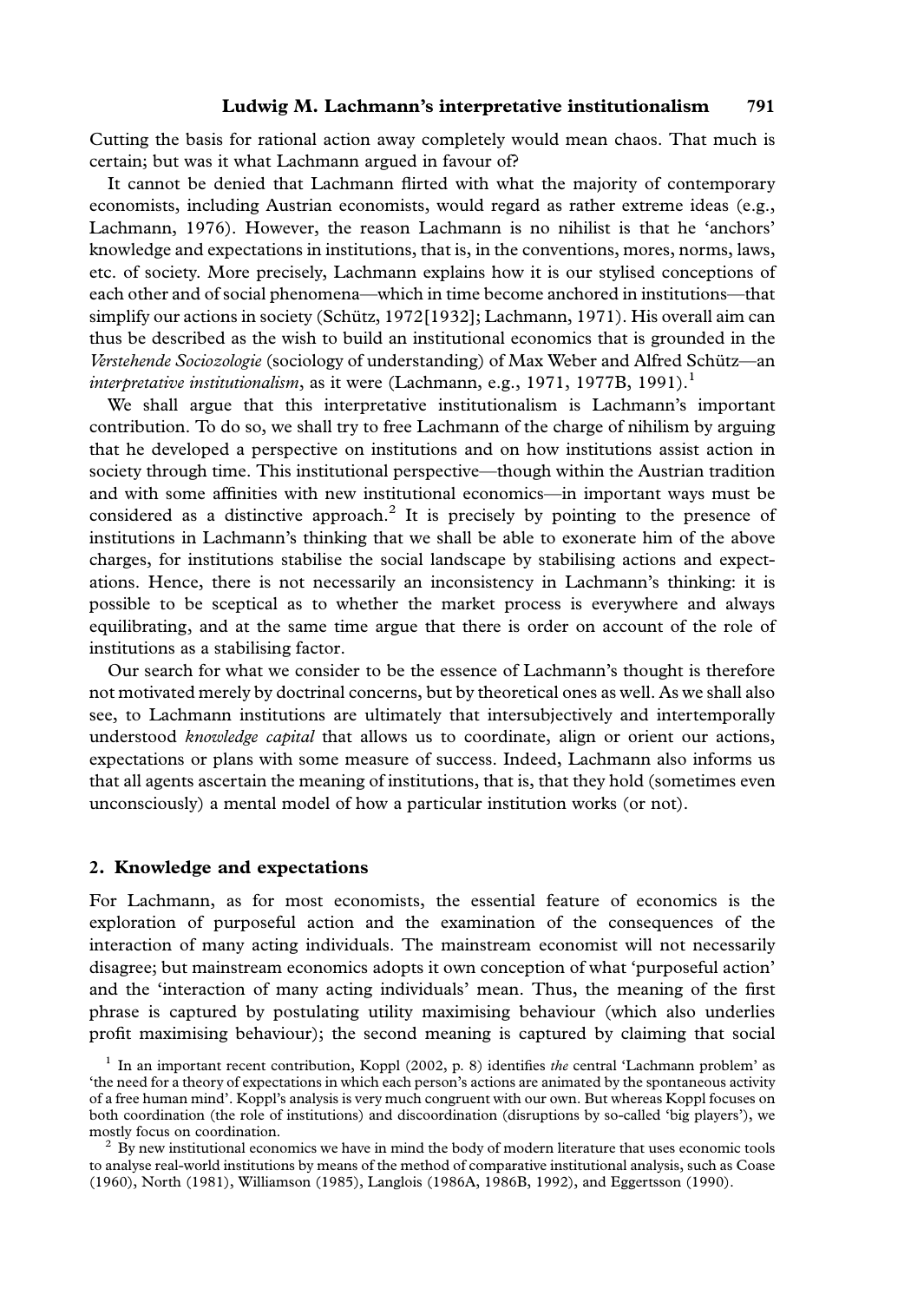interaction—the aggregation of behaviours—can be represented in terms of equilibrium. In much of mainstream economics, the two levels of analysis, that of the individual and that of interaction, are conflated by focusing attention on a representative agent.<sup>1</sup>

To the Austrian economist, this standard analytical procedure is, at best, limiting, since it effectively suppresses many, perhaps most, interesting economic problems, not least all sorts of coordination problems. And it is in fact hard to think of any economist as far removed from the representative agent methodology as Lachmann (e.g., 1986A, ch. 2 and ch. 3). To Lachmann, understanding the meaning of 'purposeful behaviour' must involve thinking in a sophisticated way about thought processes, about the interpretations of agents, about how individual knowledge grows and changes, etc. And doing this must surely lead to a complete rejection of extreme representative agent methodology, for it cannot but lead us to the recognition that diversity in terms of the knowledge people hold, how the process of knowledge acquisition take place, etc. is a crucial feature of the economic landscape.

Indeed, Lachmann argued that, if taken seriously, the doctrine of methodological individualism leads to a thoroughgoing subjectivist position (Lachmann, 1973; cf., also Langlois,  $1986D$ ).<sup>2</sup> And, as Lachmann was furthermore eager to emphasise, a thoroughgoing subjectivist position is naturally correlated with an interpretive method. In fact, he argued that 'the main contribution the Austrians made to the ''subjective'' revolution of the 1870s . . . [lies] . . . in the "interpretative turn" . . . [that] they managed to impart to the evolution of economic thought at that critical period' (Lachmann, 1991, p. 277).<sup>3</sup>

Though claiming to be methodological individualists, mainstream economists have not followed the subjectivist and interpretative implications of the individualist stance. Moreover, the representative agents are cognitive supermen, being able to solve maximisation problems with a Lagrangian the size of a telephone directory. All this is defended, of course, by an Ockham's razor argument: by pointing to the useful predictions that these 'simplifying assumptions' allow.<sup>4</sup> To Lachmann (e.g., 1986A, ch. 2), however, these are not 'simplifications', but gross distortions. As a result, the portrayal of human action<sup>5</sup> to be found in mainstream economics represents a too serious affront to realism.<sup>6</sup>

 $1$  In situations of interaction (think, e.g., about principal-agent analysis) the problem is (as hinted) in actual fact no different, for the parties involved are postulated to share many of the important attributes, e.g., share the random variable and the density function of the probability distribution. Identically to its profit maximizing counterpart, there is a loss of genuine population thinking: one assumes agents having the same characteristics and then sums these characteristics up to obtain the representative agent; rather than assume agents with different characteristics and build up from that. See for example the Marshallian population thinking versus Pigovian representative firm thinking discussion of industry composition in Moss (1984) and O'Brien (1984).<br><sup>2</sup> Lachmann's argument may be challenged on the grounds that 1) it is somewhat unclear what exactly the

doctrine of methodological individualism exactly entails (thanks to the editors of the present journal for pointing this out); 2) other positions than methodological individualism may be consistent with subjectivism; and 3) methodological individualism does not imply subjectivism with necessity. Thus, it is possible to be a methodological individualist but not a subjectivist. Sociologists who follow a behaviourist methodology (e.g., George Homans) may be methodological individualists, but they are not subjectivists (we owe this point

 $3$  Take note that Lachmann began to think about the 'hermeneutic' as opposed to subjectivist label only around the mid-1980s. See Lachmann's unsorted letter to Shackle April 30, 1986, University of the

<sup>4</sup> A legacy that is arguably traceable to the famous 'F-twist' by Milton Friedman: the belief that one should not worry about a theory's assumptions, but about its *predictable* conclusions. Lachmann's critique of such instrumentalist method is in Lachmann (1971, pp. 27 and 35).

<sup>5</sup> In fact, Lachmann follows Shackle in thinking that 'human re-action' would be a more fitting expression for economic action as portrayed by the mainstream. See for example Lachmann (1973, p. 19).

 $\delta$  Philosophers would call Lachmann a representational realist: it 'does matter which features of reality we accentuate in our schemes, and which we abstract from' (Lachmann, 1986A, p. 42).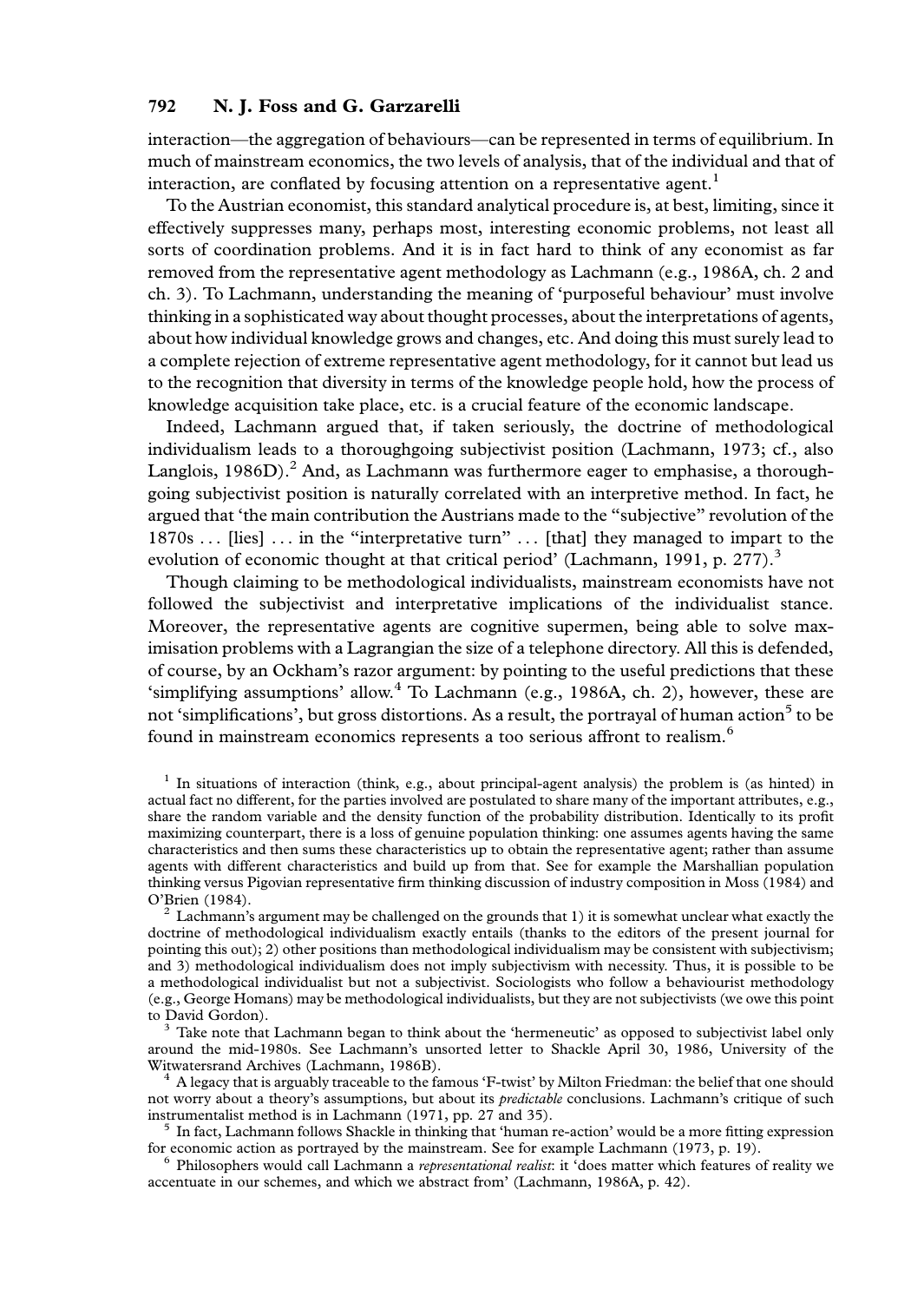Lachmann additionally asserts that 'time and knowledge belong together. As soon as we permit time to elapse, we must permit knowledge to change. The pattern of knowledge never stands still' (Lachmann, 1978[1956], p. 3).<sup>1</sup> Mainstream economics actually telescopes this time–knowledge problem that Lachmann sees as central: in practice, it lets time elapse without allowing knowledge to change. This is what lies at the heart of the search for predictability. But predictability is inherently problematic, since predicting individual actions and/or future aggregate states would imply predicting the knowledge on which actions are based. And it is a well-known epistemological impossibility theorem that future knowledge cannot be foreseen (in detail)—if it could, it would cease to be future knowledge and would turn into present knowledge.<sup>2</sup>

Lachmann also rejects mainstream attempts to actually model changing knowledge with the argument that if 'we were to include the state of knowledge in our model . . . [w]e should have to introduce it either as a datum or as a dependent variable . . . to treat it as a dependent variable would mean to treat processes of thought as though they were predictable' (Lachmann, 1986A, p. 28). No two minds acquire and process knowledge in the same way (ibid., ch. 3).

But do differences in individual learning also imply that individual expectations will also always differ? Not necessarily, answers Lachmann (1976, p. 59):

The future is unknowable, though not unimaginable. Future knowledge cannot be had now, but it can cast its shadow ahead. In each mind, however, the shadow assumes a different shape, hence the divergence of expectations. The formation of expectations is an act of our mind by means of which we try to catch a glimpse of the unknown. Each one of us catches a different glimpse. The wider the range of divergence the greater the possibility that somebody's expectation will turn out to be right.

Notice how Lachmann's message in this passage is far from being nihilistic. Although future knowledge cannot be obtained, expectations in the sense of reasoned conjectures are still possible. Thus, individual rationality in the general sense of having reasoned expectations and motives for behaviour and acting on these is possible, notwithstanding a radically subjectivist position. What is perhaps more interesting is that the passage reveals that systemic rationality is also a possible substitute for individual rationality, because there is an allusion to an innate evolutionary mechanism that sorts among divergent expectations ('The wider the range  $\ldots$ ').<sup>3</sup> The passage thus shows that it is incorrect to assert that Lachmann propounded the view that action is random, or whimsical at best, and that there are no possible social regularities.

This notwithstanding, what many commentators have taken from Lachmann's thinking are not these more positive facets, but rather the devastating effects for most of mainstream economics if his ideas were suddenly to be taken seriously. That is to say, the critiques were often rooted in the sociology of the profession, for reasons of self-preservation of the status

<sup>&</sup>lt;sup>1</sup> In more than one contribution, Lewin (e.g., 1994, p. 239) refers to this as 'Lachmann's axiom'. <sup>2</sup> As Knight synthesised it, the 'existence of a problem of knowledge depends on the future being different from the past, while the possibility of the solution of the problem depends on the future being like the past' (Knight, 1946[1921], p. 313). Another locus classicus of the notion that we cannot anticipate future knowledge is the work of Karl Popper. In general, compare O'Driscoll and Rizzo (1985).<br><sup>3</sup> An evolutionary reasoning *per se* puts into question any 'F-twist' reasoning, for it questions the

assumption that survival in any landscape must necessarily imply maximising behaviour in every point in time – see the classic contribution by Winter (1964).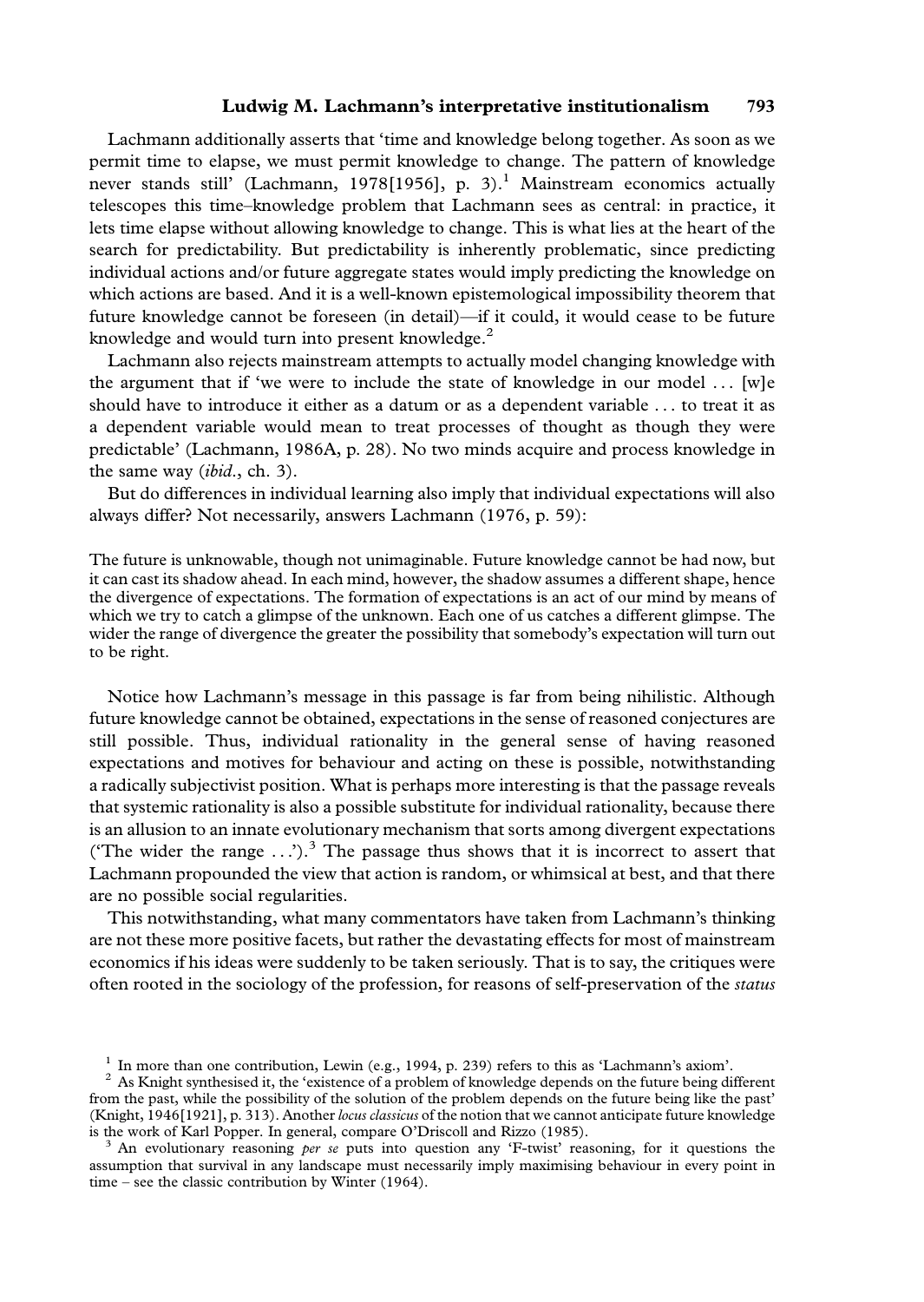*quo* of the discipline, and not necessarily for inherent fallacy of argument.<sup>1</sup> It should, then, not be too surprising that Lachmann was placed by many in the 'nihilist' category.

But does Lachmann truly paint himself into a corner? Or does he actually try to offer a concrete alternative to mainstream economics? It may very well be, in our view, that he has not attacked and demolished a well-established theory of the order-producing properties of markets: Lachmann tried to stimulate the development of a different approach.

#### 3. Lachmann, interpretation, and institutions

To our knowledge, Lachmann was not aware of modern developments in new institutional economics.<sup>2</sup> However, he presents a quite acute critique of the treatment of institutions in mainstream economics that is, at an overall level, akin to that presented by modern new institutional scholars such as North (1981), Williamson (1985), and Langlois (1986A, 1986C, 1986D, 1992). Of course, there are differences, because many new institutionalists mainly emphasise the incentive aspect of institutions, whereas Lachmann emphasised the cognitive dimension of institutions. Moreover, while new institutional scholars have usually subscribed to single-exit modelling of agents, Lachmann's thought is at variance with this approach. $3$ 

The objective of new institutional scholars is, of course, to offer an economic theory of social institutions, such as mores, customs, markets, laws, firms, etc. A social institution may generally be understood as a regular pattern of behaviours exercised by a group of individuals. For present purposes, however, a more informative definition is appropriate. A (formal and informal) social institution is a form of knowledge that some (institutionalised) group of individuals usually conforms to (even unconsciously) in order to carry out purposive action, and that if not conformed to generally leads to welfare losses for the group as a whole (see, *inter alia*, Schotter, 1981; Rowe, 1989).<sup>4</sup> As a result, an institution has a double role, a positive and a negative one. The positive role concerns the ability of an institution to elicit some generally-accepted rule-following behaviour. The negative role concerns the ability of an institution to punish behaviours that contradict generally followed rules.

Notice, however, that both roles are essentially complementary, if not indeed symbiotic. That is, they both hint at the fact that one distinguishing mark of an efficacious social institution is the ability to yield cost savings in conscious ratiocination. The double role of institutions aids our limited cognition: by simplifying social reality by means of rulefollowing and reliability in enforceability of rules, institutions make the calculation of

 $<sup>1</sup>$  For instance, there may be a limited role for the central notion of equilibrium if the rationality of actors is</sup> assessed in terms of knowledge adaptations to contingencies as opposed to the axiomatic optimisation framework in which all action is considered costless and instantaneous.<br><sup>2</sup> The issue is almost reciprocal: to the best of our knowledge, the only new institutionalist who is aware of

Lachmann's institutional contribution is Langlois (1986A, 1992).<br><sup>3</sup> Thanks to an anonymous reviewer for pointing this out. For excellent discussions of single and multiple-

exit modelling, see Langlois (1986B) and Langlois and Csontos (1991). And see O'Driscoll and Rizzo (1985, ch. 3) for a discussion in a Lachmannian spirit of whether there can be non-deterministic situational analysis

 $4$  Another definition of an institution would also consider ontology: it would stress the constitutive elements and filtering mechanisms that demarcate the nature of an institution as an ensemble of rules (which may or may be not known explicitly) in order to more crisply identify its uniqueness in relation to other social structures. For our purposes we need not enter the ontology of institutions, but for an elaboration, see Searle (2005) and Lewis and Runde (2007).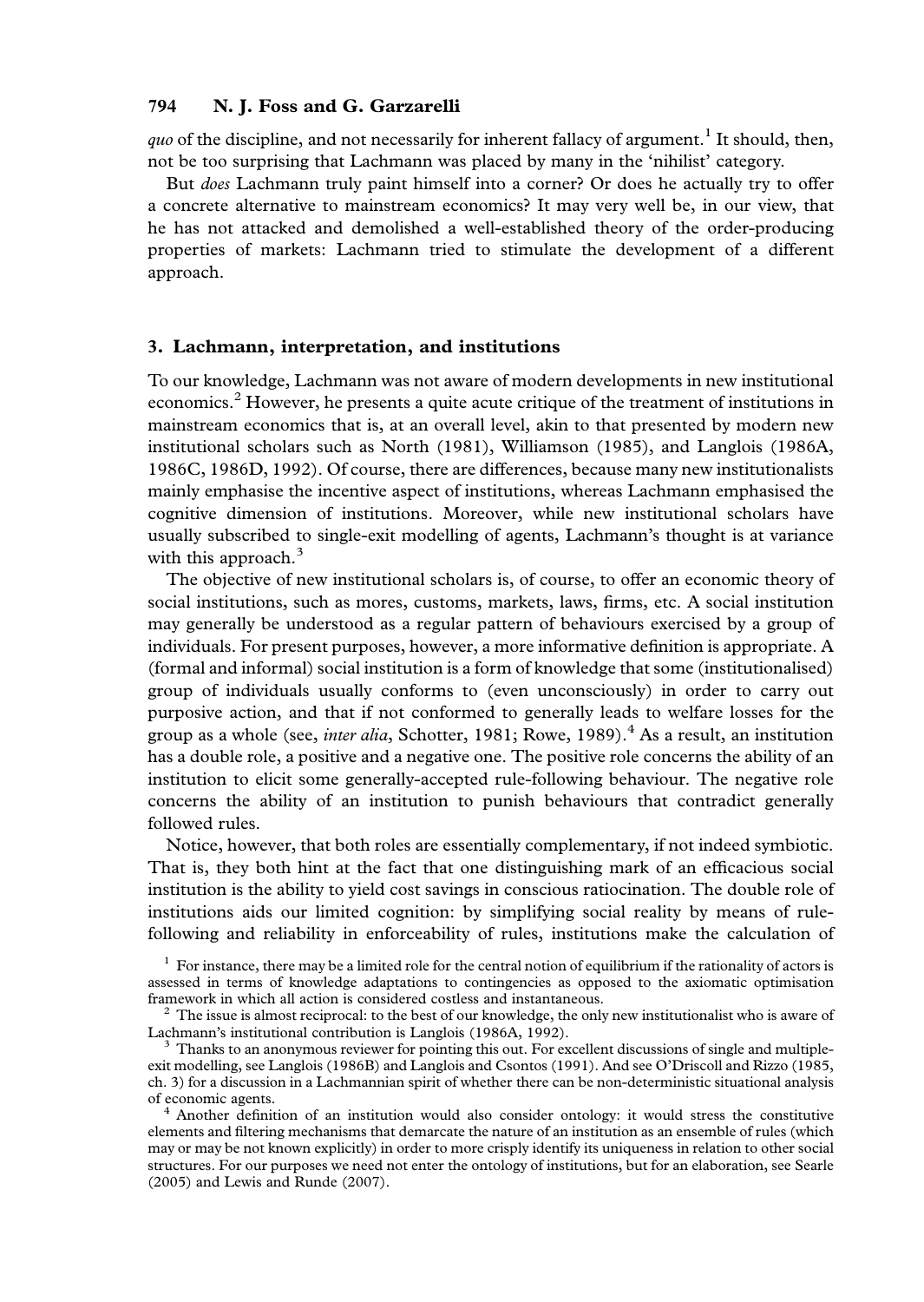expected return to purposive human action much simpler.<sup>1</sup> Lachmann shares some common ground with the new institutional view of economics, which sees an institution as both a behavioural aid and a behavioural constraint. Mainstream conceptions of institutions such as firms and markets ignore the *cognitive* role that such institutions play, that is, their ability to coordinate different expectations through time is downplayed, and all attention is focused on how these institutions may align incentives. Yet, at the same time, Lachmann's institutional gestalt differs from both the mainstream and the new institutional approach along one dimension: neither the mainstream nor the new institutional approach generally considers the interpretive dimension of institutions (Lachmann, 1991, p. 283).

It is precisely such emphasis on 'meaning' that represents the other influence on—that is, in conjunction with Austrian economics—Lachmann's institutional perspective. The emphasis derives from the Verstehende Sociozologie of Max Weber and Alfred Schütz. To consider Lachmann's stance, we need quickly to consider the influence of these scholars on Lachmann, in reverse order. $<sup>2</sup>$ </sup>

#### 3.1. Alfred Schütz and the meaning of institutions

By participating in the Mises-Kreis, Schütz was both influenced by and, more to the point, influenced Austrian economists. As Prendergast (1986, p. 11) writes, 'marginalism lacked a credible theory of intersubjective understanding; it had no way of showing how economic actors knew the motives of other actors, short of assuming universal motivation discernible by introspection. On the other hand, it lacked a viable theory of concept formation. . . . Schütz's genius lay in seeing Weber's ideal type as a solution.<sup>3</sup>

Now, knowing 'the motives of other actors' is evidently knowledge that allows you to coordinate your actions with those other actors—but this knowledge of 'the others' comes in different forms. In fact, Schütz  $(1972[1932])$  develops a whole theory of intersubjective understanding. The starting point of his theory is that there is a pre-given social 'life-world' into which we are socialised and which consists of typifications: all 'interpretation of this world is based on a stock of previous experiences of it, our own or those handed down to us by parents or teachers; these experiences in the form of ''knowledge at hand'' function as a scheme of reference.' The 'unquestioned pre-experiences are . . . at hand as typical, that is, as carrying open horizons of anticipated similar experiences' (Schütz, 1962, pp.  $7-8$ ).

Thus, many typifications are socially constructed. Usually, the more anonymous and standardised ideal types are—in terms of laws, regulations, customs, habits, etc.—the more distant they are from the individually constructed level. Schütz places such conceptualisation within a theory of intersubjective understanding, which is in turn divided into three parts: the 'we-relationship', the 'thou-relationship', and the 'they-relationship'. The underlying social reality is one of 'objective' meaning-contexts that are shared by all in society.

In the we-relationship, actors are not only aware of each other, but also know that this awareness exists. Communication allows them to understand their respective meanings, and comprehensively identify each other's motives. In the thou-relationship, the observer is

<sup>&</sup>lt;sup>1</sup> Langlois (1986A, p 175) neatly ties positive and negative roles around the central notion of entropy: a 'social institution . . . is a mechanism to reduce the entropy of the environment'.<br><sup>2</sup> Our order of consideration is in reverse not just because Schütz's contribution is subsequent to that of

Weber, but also because Lachmann himself studied Schütz much later than he studied Weber; see Koppl (1994, pp. 295–6).

 $3$  There is a revival of interest, especially in the Austrian circles, in Schütz. See for example the 2001 issue of the Review of Austrian Economics: Special Issue on Alfred Schütz 4(2-3): September, edited by Boettke and Koppl. In an intriguing recent article, Koppl and Whitman (2004) demonstrate that in economics the hermeneutic and the rational choice approach are not only perfectly compatible but also complementary.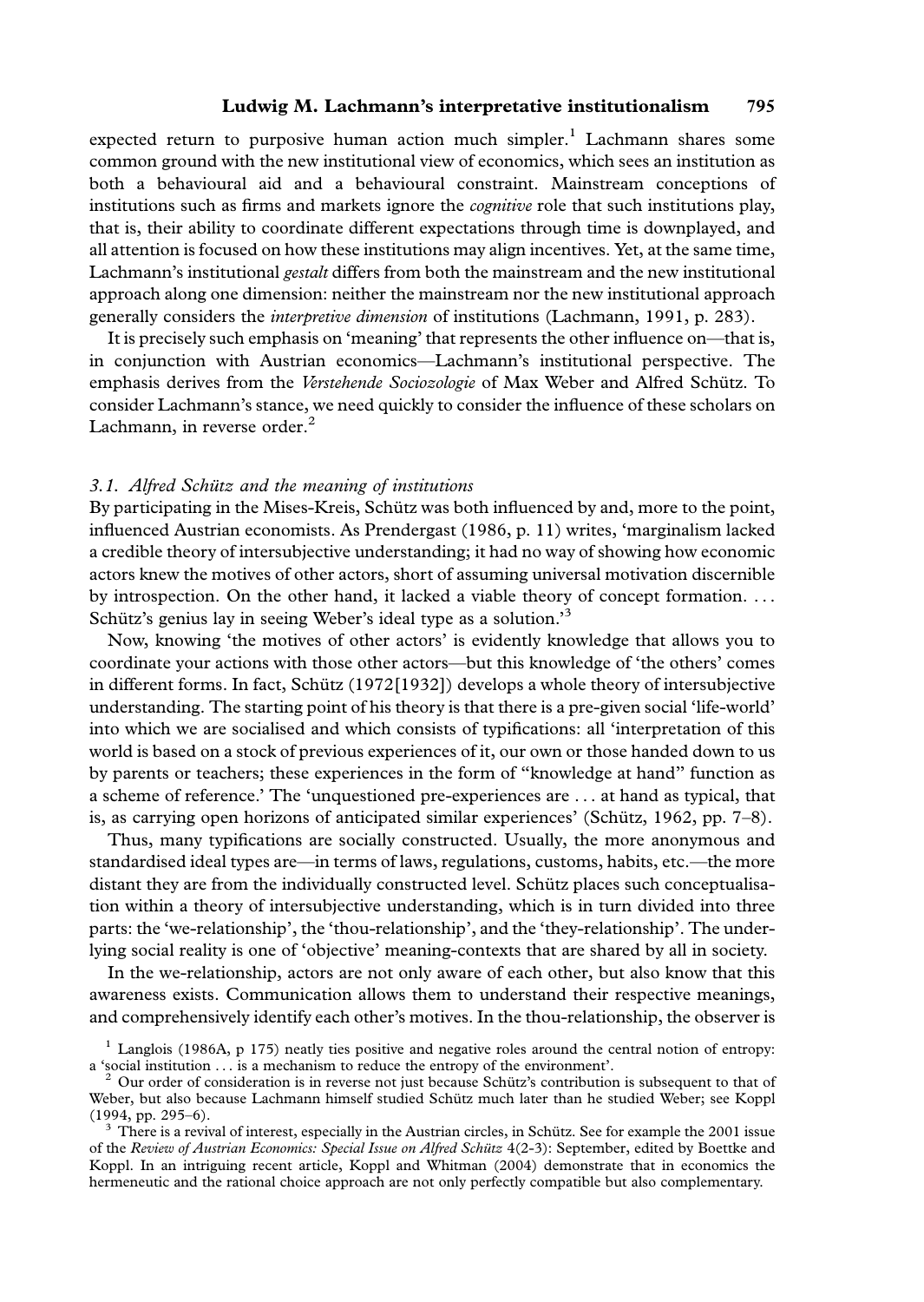aware of the actor, but no reciprocal awareness exists. Here direct communication is blocked, so understanding the meanings of the actions of the observed party involves more 'objective' and more anonymous categories of meaning (for example, the meaning contexts within which a postal clerk 'normally' operates), but not only these. However, in the most anonymous relationship, the they-relationship, in which we try to understand the actions and meanings of anonymous others, we must have recourse to ideal types only; specifically to the 'course-of-action' type or the 'personal' type. The first type refers to the imputation of certain 'typical' motives to certain actors (for example, businessmen maximise profits), so that we may deduce what will follow with high probability given these motives. The personal type refers to individuals functioning in roles.

Thus, typifications bring predictability, and therefore ease action, by ascribing *meaning* to institutions, precisely what Lachmann (1971, 1991) had criticised mainstream economics for not allowing. But, as Schütz also points out, acting in the life-world is not unproblematic, primarily because anticipations are formed in terms of typicality. Thus, our expectations are broad and open-ended, waiting to be 'filled out' as time goes by<sup>1</sup>. Lachmann fills the emptiness of expectations by changing the central element of social scientific investigation from ideal type to plan.

#### 3.2. From ideal type to plan—or, Max Weber modified

Lachmann's most complete institutional statement is the *Legacy of Max Weber* (1971), a three-essay collection on Weber. And though his statement is inspired by Weber, Lachmann explicitly rejects Weber's notion of the ideal type (*Idealtypus*) in favour of the notion of *plan*. This is so because 'Weber's ideal type lacks any specific reference to human action and seems to be as readily applicable to the animal kingdom or the plant world as to the human sphere.' But the notion of plan is 'germane to human action', for it 'constitutes the natural centre of the method of interpretation'; further, 'most of the other concepts we need in order to give an account of human action and its results can be derived from it' (Lachmann, 1971, p. 29).<sup>2</sup>

Endorsing the method of interpretation through the notion of plan does not at the same time mean regressing social science to the period of the *Methodenstreit*. Allow us to quote from a relevant passage at length.

[We] come to the question whether the method of interpretation may be employed beyond the borders of history, namely in the analytical social sciences. . . . The answer to this question is in the affirmative. . . . It is true that in explaining recurrent patterns of action, the essential subjectmatter of all social sciences, we cannot provide such explanation in terms of purposes, as elements of plans, because the purposes pursued by millions of people are of course numbered in millions. But often we are none the less able to provide explanations in terms of the elements common to all these plans, such as norms, institutions, and sometimes institutionalized behaviour, the maximization of profits, or the avoidance of the risk of insolvency. As long as we are able to account for the recurrence of patterns of action in terms of such elements of plans, we are successfully employing the classical method of interpretation. We are still explaining

<sup>1</sup> Cf., also O'Driscoll and Rizzo (1985). <sup>2</sup> In some ways, as Lewis and Runde (2007) also note, if taken literally the emphasis on plan may overestimate the importance of behaviour that issues from conscious deliberation. Tacit knowledge may also play an important role in human action. Relatedly, it may be the case that the notion of plan in Lachmann loses the anonimity property that is instead a useful heuristic expedient of the Weberian ideal type [see Koppl (1994) and Koppl and Whitman (2004)]. This notwithstanding, our primary objective here is to attempt to read Lachmann on his own terms, that is, we are trying to use the *interpretative* method on Lachmann himself: Lachmann saw himself as trying to bring back in purposeful human agency in a discipline that (he saw) was losing it.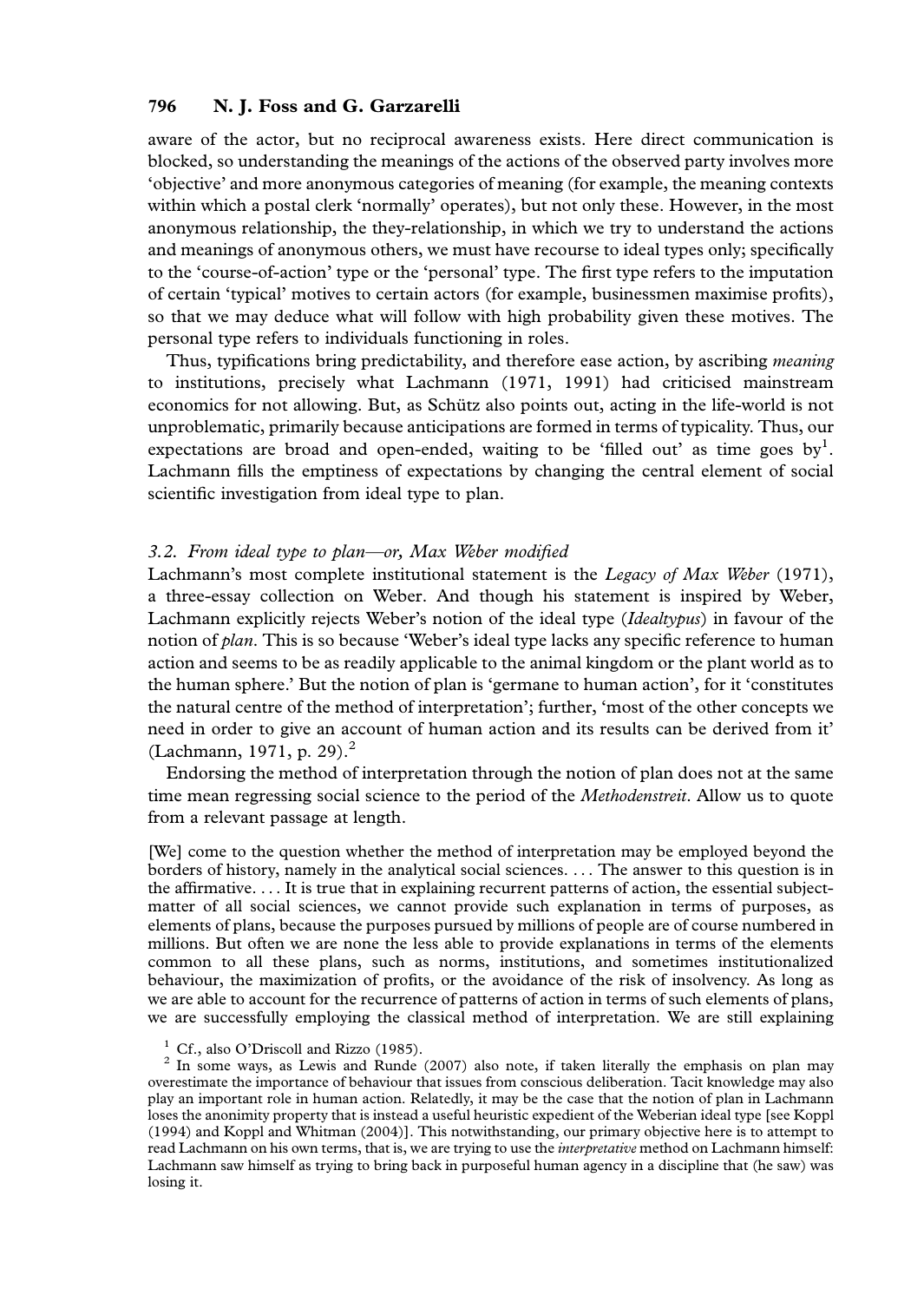subsequent events in terms of ideas. Moreover, the line that divides concrete historical phenomena from permanent social structures is notoriously thin. . . . The plain fact is that every recurrent pattern of events, anything we should feel at all entitled to call a 'structure', requires explanation in terms of permanent forces as well as in terms of concrete historical circumstances. Interpretation is needed in the former as well as in the latter type of explanation. (ibid., pp. 22–3)

Referring essentially to modern economies, that is, to economies with a sophisticated division of labour, Lachmann moreover argues that the success of any plan depends on the actions of other agents. As such, environmental constraints not only refer to physical and technological constraints, but also to the constraints posed by other purposeful actors, each pursuing his or her own plan. As a result, institutions—which, exactly as in the new institutional tradition, 'are at the same time instruments of, *and* constraints upon, human action' (ibid., p. 141; original emphasis)—help realise plans by reducing the volatility in the plans of other agents.<sup>1</sup> In Lachmann's (very early) words,

as social scientists ... we are concerned ... [not] ... with ... individual acts but massphenomena. Mass-phenomena have to be made intelligible by reference to the similarity of the conditions under which different individuals have to act. The conditions, the similarity of which makes different individuals, who are subject to them, act in an identical manner, may be either of a subjective (psychological) or an objective (institutional) nature. . . . Men may act identically, either because they are subject to the same mass-psychological influences or because they all have to operate within the same institutional framework. As our knowledge of mass-psychology is rather scanty compared with our comprehensive cognition of institutions and the way they work, it might be useful to lay down as a preliminary rule that if . . . a mass-psychological and an institutional hypothesis come to compete for the role of 'cause', preference will be given to the latter. (Lachmann, 1937A, p. 296)<sup>2</sup>

On this conceptualisation, Lachmann's thought exhibits no discontinuity. And this indirectly reinforces our perception that Lachmann was not a nihilist, for continuity in thought leaves little room for ambiguity of interpretation. Consider directly the following, later, reformulation by Lachmann:

An institution provides a means of orientation to a large number of actors. It enables them to coordinate their actions by means of orientation to a common signpost. If the plan is a mental scheme in which the conditions of action are coordinated, we may regard institutions, as it were, as orientation schemes of the second order, to which planners orientate their actions to a plan. ... The existence of such institutions is fundamental to civilized society. They enable us to rely on the actions of thousands of anonymous others about whose individual purposes and plans we know nothing. They are nodal points of society, coordinating the actions of millions whom they relieve of the need to acquire and digest detailed knowledge about others and form detailed expectations about their future action. (Lachmann, 1971, pp. 49–50)

We expand on this in what follows.

 $1$  Lewin (1999) pursues this Lachmannian theme from the point of view of the capital stock, where Lachmann (1978[1956]) also made clear how the inherent capital stock presents us with opportunities and with constraints and that we have to take account of both.

 $2\,$  In some ways, this passage has a non-Austrian flavour to it, particularly what seems to be a restatement of the sociological argument that institutions may somehow be efficient causes of action. But Lachmann has not endorsed (here or elsewhere) Emile Durkheim. As a result, Lachmann's point about institutions may, as noted, be interpreted differently, namely, to mean that while they do not cause behaviour, they influence choice by making available information that would not be available in their absence. In fact, this is precisely the reason why Lachmann wrote his book on Weber. For a realist social theory take on the matter, compare Lewis and Runde (2007).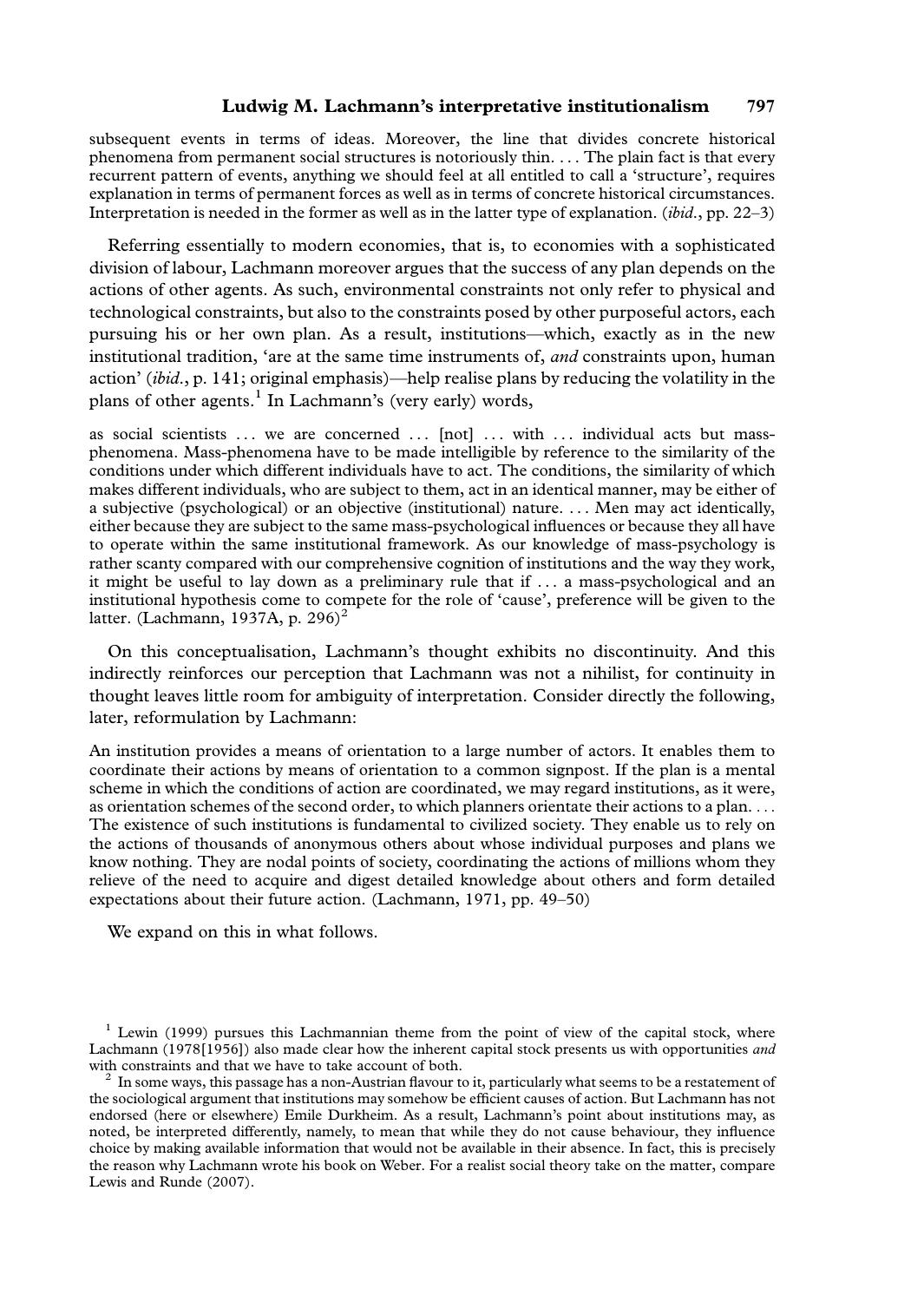#### 4. Meaning, coordination, and asynchronous institutional evolution

Institutions 'prescribe certain forms of conduct and discourage others. It is clear that those persons who conduct themselves in conformity with them must attribute some meaning to them.' Thus, a 'more satisfactory treatment of institutions in economics . . . will call for the infusion of a sizeable dose of the hermeneutic spirit' (Lachmann, 1991, p. 282). This quotation synthesises the Lachmannian stance that avoids complete lack of order. That is, it epitomises what we believe to be the genuine Lachmann stance, which is not nihilistic.

By not falling into the nihilist trap, Lachmann, in fact, achieves an important shift in the object of analysis. He asserts, as we saw, that the coordination of subjective expectations is the problem that economics should focus on primarily. But at the same time he is also aware of the fact that if we place subjective expectations as such at centre stage, the social scientist would need to know not only general trends in the consequences of actions, but also the minute details attached to the consequences of such actions.<sup>1</sup> But if we think of institutions as lighthouses that guide action, then the problem of infinite regress disappears, for both we and social actors have an objective point of 'orientation', as Lachmann repeatedly says.

It 'is clear that ... studies ... concerned ... with human action ... require a different method of approach to their objects' than those of the natural sciences. This method is the 'praxeological method', according to which, human 'action is not determinate, but neither is it arbitrary', i.e., completely disorderly. This method:

is bounded, firstly, by the scarcity of the means at the disposal of actors. This circumstance imposes a constraint on the freedom of action. It is bounded, secondly, by the circumstance that, while men are free to choose ends to pursue, once they have made their choice they must adhere to it if consistent action with a chance of success is to be possible at all. In other words, human action is free within an area bounded by constraints. Obstacles of various kinds further limit the area of freedom. . . . The praxeological method has to take these circumstances into account. Causal explanation in the field of action cannot hope to attain determinateness, but this does not mean that we must give up all hope of explanation. . . . Orientation thus emerges as a concept as fundamental to praxeological study as determinateness is to natural science. As the latter requires a 'closed' analytical system, consisting of functions like independent and dependent variable as well as constants, to warrant the determinate character of its results, so praxeology requires a more flexible form of thought, an 'open' analytical framework which will nevertheless permit us to ascertain the boundaries of action. Orientation is the pivotal concept within this framework. (Lachmann, 1971, pp. 37–8; original emphasis)

It is then only natural that:

there are certain super-individual schemes of thought, namely *institutions*, to which the schemes of thought of the first order, the plans, must be oriented, and which serve therefore, to some extent, the coordination of plans. They constitute, we may say, 'interpersonal orientation tables', schemes of thought of the second order. To them, praxeology, for which until now the plan and its structure have understandably occupied the foreground of interest, will increasingly have to turn in time to come. (Lachmann, 1977B, p. 62; original emphasis)

<sup>&</sup>lt;sup>1</sup> Specifying that Lachmann is borrowing from Sir John R. Hicks, Garrison (1986, p. 92, footnote omitted) reports a nice image. 'Suppose an increase in the supply of fish results in a lower price for fish. Expectations that the price of fish will soon return to its previous level will cause demand to increase as buyers attempt to take advantage of an opportunity that is perceived to be temporary. Expectations that the price of fish will continue to fall will cause the demand to decrease as buyers wait to take advantage of an even better opportunity in the future. As Lachmann himself often recognizes, it is possible to categorize expectations as being either inelastic or elastic with respect to price changes. However, it is another matter to predict which will be the case in a particular instance.'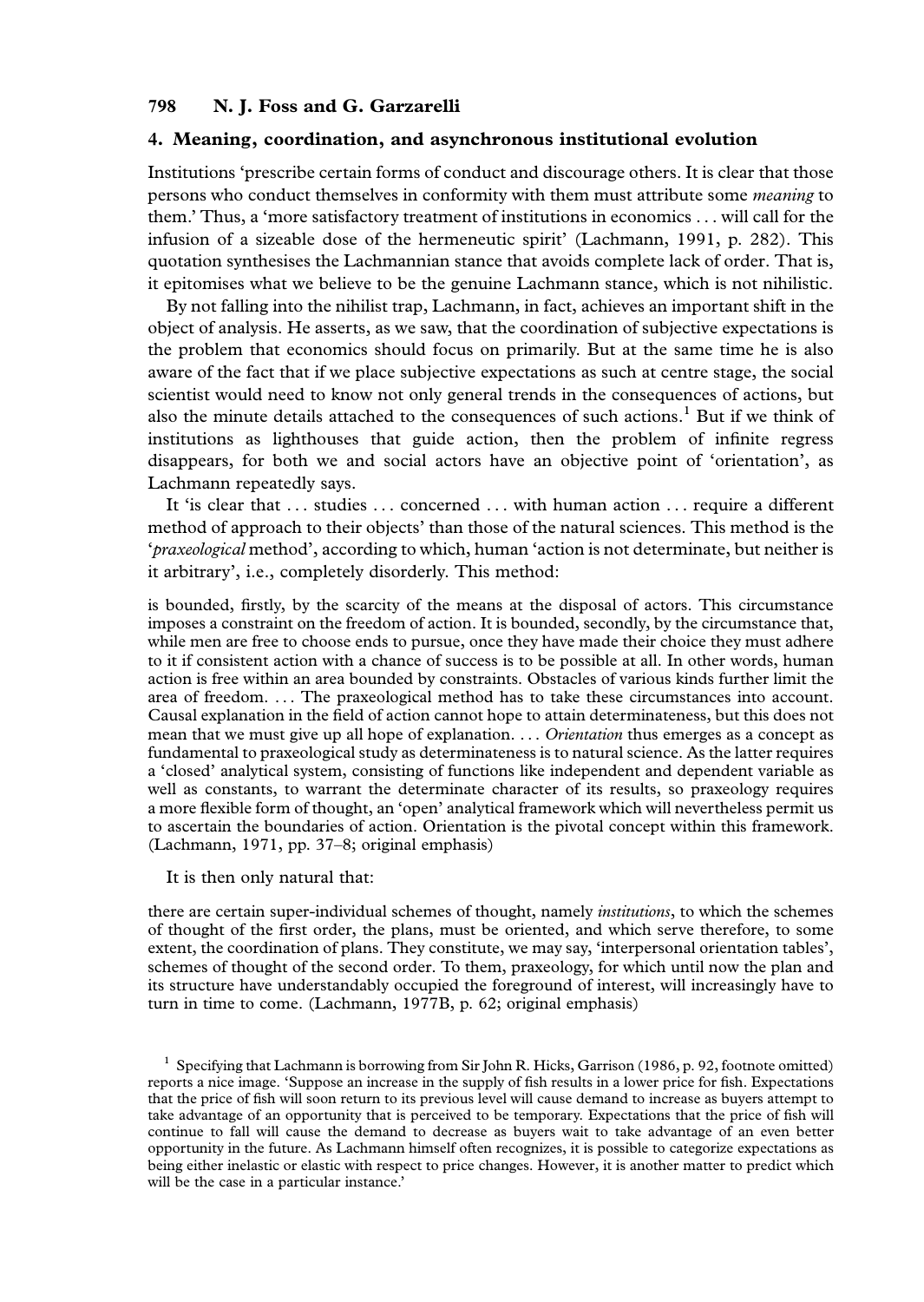Institutions, in essence, are structures that facilitate human action: they assist in partially solving the societal coordination problem, and so agents (including social scientists) do not have to be able to read each other's minds to pursue most of their actions. They are able to plan and adjust plans in a relatively coordinated way because institutions have meaning: to a large extent, institutions are, in fact, an embodiment of the most common plans that, to use a contemporary argot, have become standardised.<sup>1</sup>

But standardisation does not take place overnight. Personal plans are gradually built up and communicated among generations, that is, they take time to become institutionalised. As a result, they are not susceptible to fast change. The 'central problem of the institutional order hinges on the contrast between coherence and flexibility, between the necessarily durable nature of the institutional order as a whole and the requisite flexibility of the individual institution. In other words, this central problem does not become apparent until we come to view the institutional order in the perspective of time.' It 'is impossible for all institutions to change at the same rate . . . the relative immutability of some institutions is always a necessary prerequisite for the relative flexibility of the rest' (Lachmann, 1971, pp. 13–14). Lachmann's theory of institutional evolution requires some elaboration.

The Lachmannian institutional view suggests a division of labour among 'mechanisms' of coordination. There are two types of mechanisms to coordinate, says Lachmann. On the one hand, we have individual plans, which are more varied and volatile. On the other hand, we have social-level institutions that are less varied and volatile. Social-level institutions, in turn, can be *external* and *internal* (Lachmann, 1971, p. 81).<sup>2</sup> The external institutions are the scaffolding necessary for the internal institutions to work: they include the political regime and property rights. These external institutions are the ones that are relatively immutable and that govern and discipline the relative flexibility of internal institutions, such as the firm, the market for wheat and the stock exchange.

Moreover, Lachmann claims that the most interesting socioeconomic problems arise when external and internal institutions evolve at different rates. Such asynchronous evolution creates the need for new individual plans to obviate the gaps in social institutions. Think of responses in the face of an unconstitutional law. (The evolution of social institutions can also be disrupted by exogenous factors—e.g., a natural disaster, such as an earthquake or tsunami, or an uncommon terrorist attack, such as 9/11—that also require the input of individual plans to be addressed.<sup>3</sup>)

Obviously, the emergence of new individual plans to attempt to bring external and internal institutions back into sync can, in itself, create new institutional gaps that need to be solved.

The businessman, as much as magistrates and judges, must presume the Law to be 'gapless' (lückenlos was the German word [that Lachmann] liked to use), but clearly it was not so and the continual flow of legislation in modern times must create problems of compatibility and thus more gaps. . . . Purposeful action is oriented towards 'the rules of the game' and therefore

outside the market. But this additional distinction would lead into the spontaneous versus planned origin of institutions on which Lachmann wasn't always clear, see especially Langlois (1986A). <sup>3</sup> For Lachmann's discussion of adaptation to non-routine change, see Lachmann (1937B).

<sup>&</sup>lt;sup>1</sup> Standardisation can also be interpreted as that part of individual agents' stocks of knowledge at hand that is social in the sense that it consists of shared typifications of the social landscape, that is, as what Schütz, as we have seen, called 'intersubjective structures of meaning'. It is because agents come equipped with an intimate knowledge of their life-world and because much of this knowledge is social rather than private that they are able to coordinate their actions.<br><sup>2</sup> Lachmann (e.g., 1962) also alludes to 'mixed institutions', namely, institutions that originate from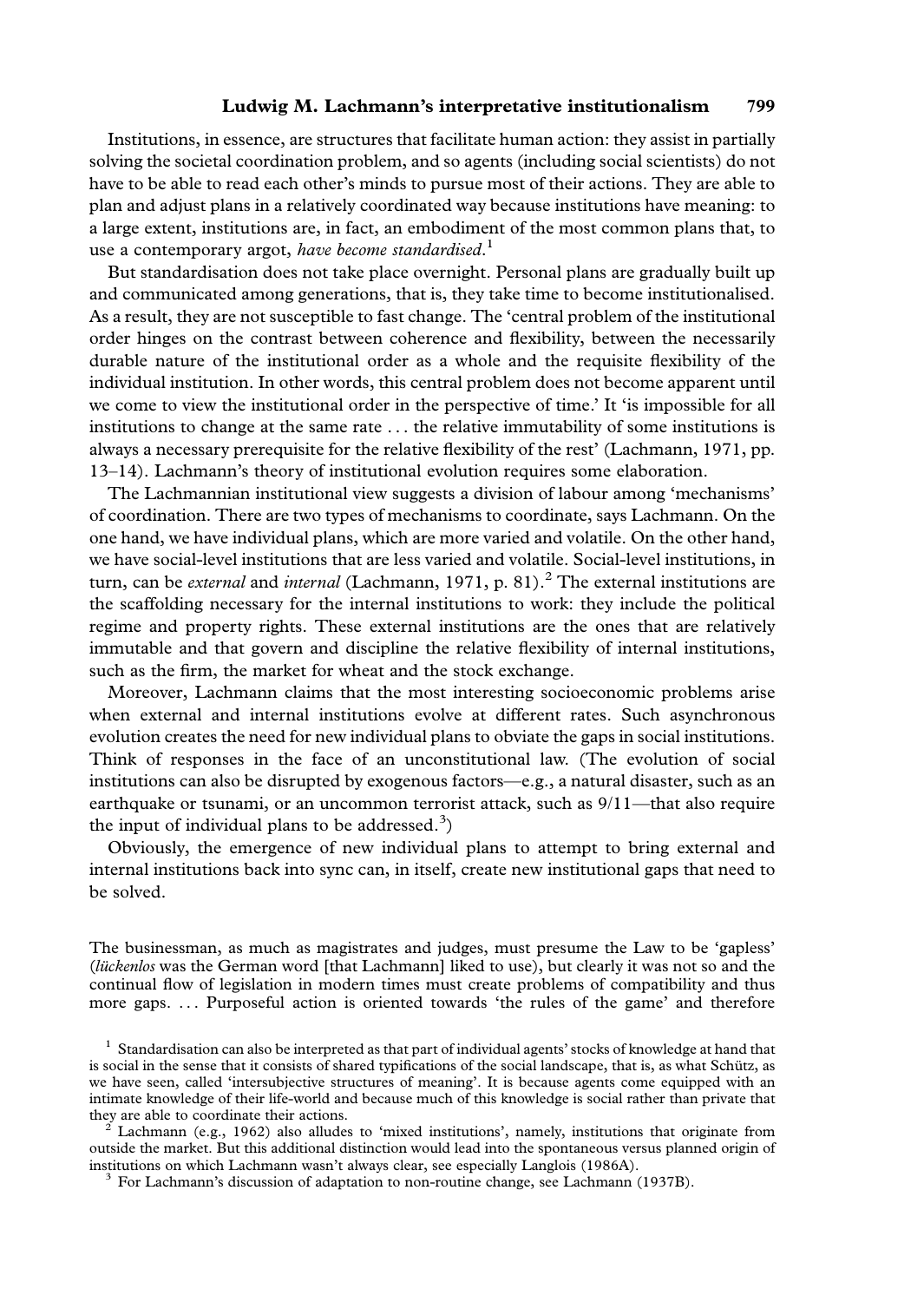institutions, while no more determining the outcome of social processes than the rules of chess determine the outcome of chess games, nevertheless reduce indeterminacy in a Kaleidic society.

Since everything changes, Lachmann believed that there is 'something to be said in each concrete situation' (Mittermaier, 1992, p. 20).

It is thanks to the existence of all three coordinating mechanisms (namely, individual plans and internal and external social institutions) at every point in time that, as society develops, we have at once enablers of and constraints on purposive human action. By acting as the tightest of system constraints, $\frac{1}{1}$  the external institutions enable behaviour at the level of internal institutions and plans. The latter in their turn also act as constraints and enablers, but their task is to coordinate that behaviour, which, in time, leads to learning and greater division of labour in society. In other words, external institutions make possible the coordination of divergent expectations by letting internal institutions and plans interact in a looser yet systematic way. Stabilised by external constraints, in time this type of interaction can also lead to the institutionalisation of successful plans. The reason why external and internal institutions can evolve at different rates is because they deal with different types of knowledge: the task of the internal is mainly to stabilise individual plans, while that of the external is to stabilise the internal. And yet, there is fluidity among the levels of coordination, for individual plans and internal and external institutions can all influence one another.<sup>2</sup> See Figure 1 for a stylised illustration of coordination mechanisms in Lachmann, where the different types of dashes denote both permeability and different rates of evolution.

Lachmann's economic theory is therefore *not* a nihilistic socioeconomic dogma. It becomes so only if we neglect and render timeless the interaction of individual plans from social-level institutions which we claim to be a misinterpretation of Lachmann's message.



Fig. 1. Lachmann's coordination mechanisms.

<sup>&</sup>lt;sup>1</sup> See, for example, Langlois and Koppl (1991).<br><sup>2</sup> Cf., Langlois (1986A).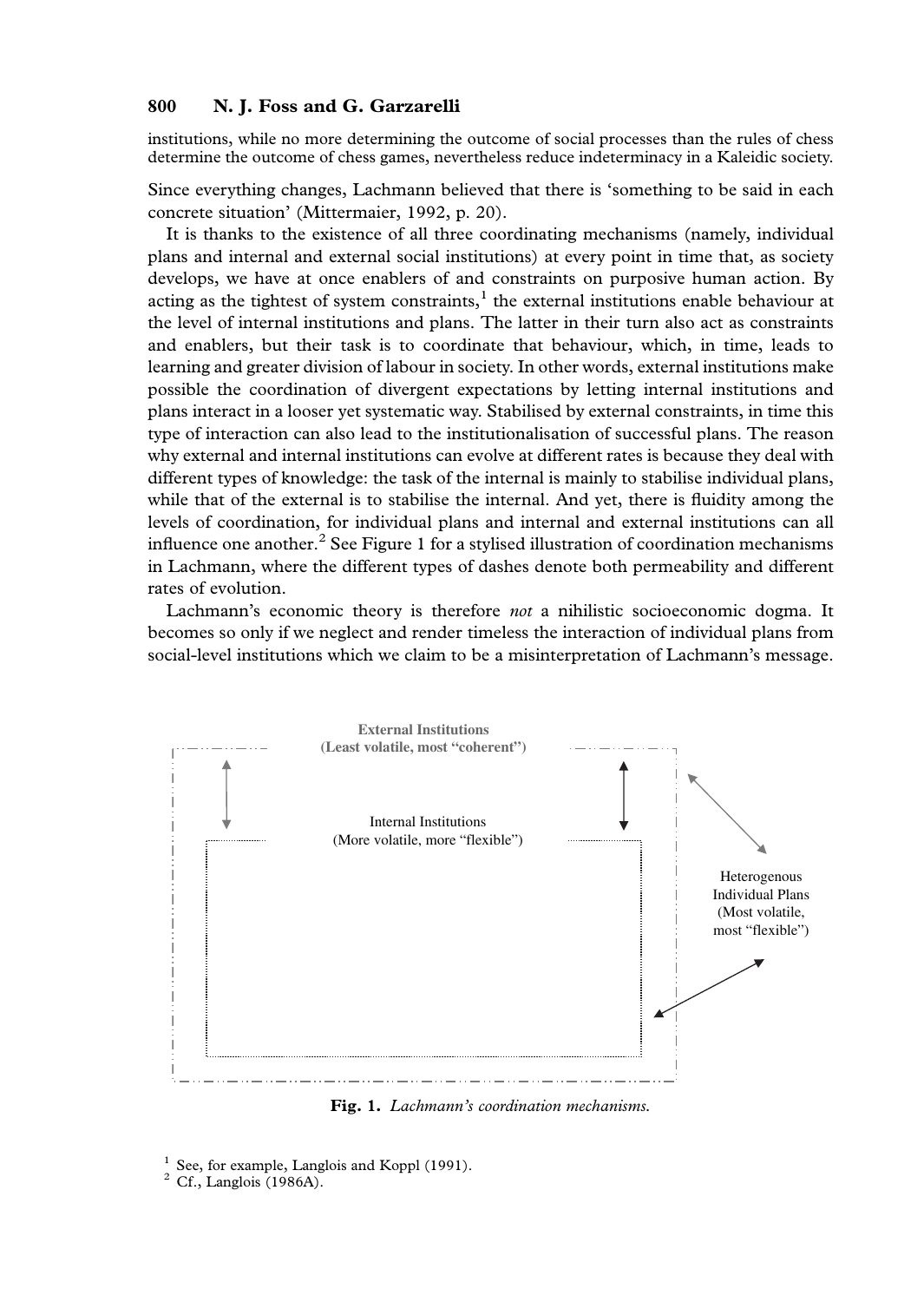Differently put, the perception of Lachmann's nihilism—to repeat, the fear that all action may be rendered rudderless by the failure of expectations to be coordinated—could result from the fact that many have tended (implicitly or otherwise) to homogenise the knowledge that constitutes the elements of plans and of internal and external social institutions. If, however, we acknowledge that in Lachmann knowledge is actually structured heterogeneity, we realise that at some level expectations are, and must be, coordinated (this is the institutional level) in order that at another level they can be—and indeed must be for a dynamic economy—disparate (this is the individual plan level).<sup>1</sup> It is basically for this reason that we propose thinking of social institutions as knowledge capital in Lachmann.

#### 5. Conclusions

The thesis of this article is that to recognise Ludwig Lachmann's work as being, in many ways, idiosyncratic because of its very eclectic and multidisciplinary origin does not simultaneously mean that he was a nihilist. This thesis yields two different lessons.

First, from a doctrinal viewpoint, there is the lesson in clarification. By returning to the principal influences at the origin of Lachmannian idiosyncrasy, namely, Weberian and Schützian sociology, it clears Lachmann of the accusation of adopting an antiscientific stance. More precisely, to assert simultaneously, as does Lachmann, that future knowledge is unpredictable and that no two minds will interpret and process information in exactly the same way, does not necessarily mean destroying economic theory or, indeed, social science. Such a 'disequilibrium or antiorder always' conclusion is an overly hasty one: it is valid *if and only if* one does not read Lachmann on his own terms. That is to say, that if and only if one reads Lachmann as conceptualising economic interaction in an institutionless world can one coherently hold such a stance. But such a stance does not do justice to Lachmann's more sophisticated institutional theory. As a matter of fact, such a stance, we show, is doctrinally imprecise. And herein lies our lesson of a second, more substantive, nature.

By trying to read Lachmann on his own theoretical terms, we suggest that his socioeconomic thought contains elements of contemporary new institutional theory. Lachmann often writes that coordination has two levels: individual (plans) and social (e.g., institutions, such as laws, markets, norms, etc.). The two levels are complementary. The social-level *recurrent patterns of conduct* are instrumental in realising individual plans in that they reduce the volatility in the plans of other agents. At the same time, the plans can contribute to changing social institutions. Consequently, the two coordination levels solve the radical uncertainty problem that Lachmann places at centre stage. Fellow Austrian economist, Friedrich Hayek, agrees with this view. It

is . . . the views people have formed of each other and of the things, which form the true elements of social structure. If the social structure can remain the same although different individuals succeed each other at particular points, this is not because the individuals which succeed each other are completely identical, but because they succeed each other in particular relations, in particular attitudes they take towards other people and as the objects of particular view held by other people about them. The individuals are merely foci in the network of relationships and it is the various attitudes of the individuals toward each other . . . which form the recurrent, recognizable and familiar elements of the structure. (Hayek, 1952, p. 59)

So much for points of congruency with contemporary new institutional and Austrian theory.

 $1 \text{ Cf.}$ , Lewin (1997, 1999).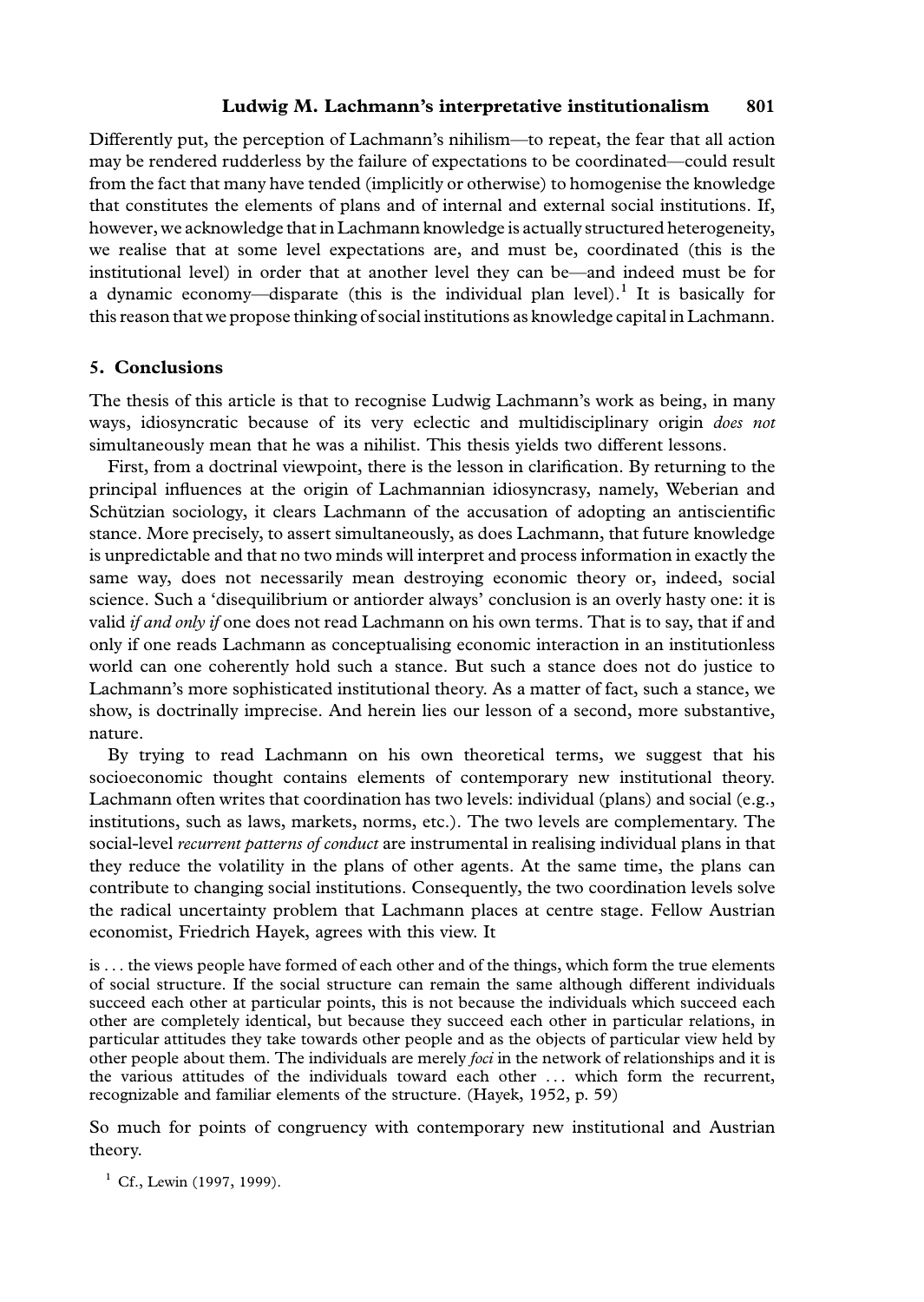Within the second, substantive lesson there also lies a unique Lachmannian contribution to institutional reasoning. Lachmann informs us that agents ascertain the meaning of social institutions, that is, that they hold (sometimes even unconsciously) an understanding about institutions themselves and that these understandings of the roles of different institutions can be intersubjectively and intertemporally shared. Rational individuals understand the role of laws, firms, contracts, and the like. Moreover, most individuals are able to understand the 'efficiency' or 'inefficiency' of a particular institution (e.g., most workers understand the pliability of their labour market). If this essential hermeneutical twist to institutional analysis were missing, we should not, according to Lachmann, be able fully to understand the coordinating role of institutions. And such deficiency would be tantamount to believing that human purposefulness is, somewhat paradoxically, on a par with that of plant life and automata. To Lachmann, in fact, institutions are ultimately knowledge capital.

This is why Lachmann reverts to the *Verstehen* dimension. If institutions were all the same and did not evolve or change through time, then there would be no need for interpretation, for this would imply that all institutions could perform the same function equally well. This would contradict Lachmann's notion of asynchronous institutional evolution. Lachmann, in fact, introduces the notion that there are two main types of social institutions—external and internal—and specifies that the two types, though interacting, may evolve at different rates. This asynchronous institutional evolution generates an interesting series of socioeconomic issues to be interpreted, investigated, and, when necessary (and possible), solved through the input of individual plans.

In the abstract, then, the policy implication of a Lachmannian institutional approach is not different from that of traditional comparative institutional analysis: the social analyst is able to understand the differences in the efficiency properties of different viable institutional alternatives. But in the detail, the difference lies in ascribing the ability to understand the value of comparative institutional analysis, not just to the social analyst, but also to the generalised social actor. This is the sociological contribution of Lachmann to contemporary new institutional economics, unbeknown both to him and to most new institutional scholars. We invite others to connect this socioeconomic conclusion more explicitly with sociology proper. $<sup>1</sup>$ </sup>

#### Bibliography

- Alchian, A. 1950. Uncertainty, evolution, and economic theory, *Journal of Political Economy*, vol. 58, no. 3, 211–21
- Arrow, K. J. and Debreu, G. 1954. Existence of an equilibrium for a competitive economy, Econometrica, vol. 22, no. 3, 265–90
- Berger, P. and Luckmann, T. 1966. The Social Construction of Reality: A Treatise in the Sociology of Knowledge, New York, Doubleday

Boettke, P. J. (ed.) 1994. Symposium: Ludwig Lachmann and his contributions to economic science, Advances in Austrian Economics, vol. 1, 229–324

Boettke, P. J. and Koppl, R. (eds) 2001. Special Issue on Alfred Schütz, Review of Austrian Economics, September, vol. 4 no. 2–3.

Coase, R. H. 1960. The problem of social cost, *Journal of Law and Economics*, vol. 3, no. 1, 1-44

Colander, D., Holt, R. P. F. and Rosser, B. J., Jr 2004. The changing face of mainstream economics, Review of Political Economy, vol. 16, no. 4, 485–99

<sup>&</sup>lt;sup>1</sup> One starting place is Berger and Luckmann (1966, particularly part 2, ch. 1).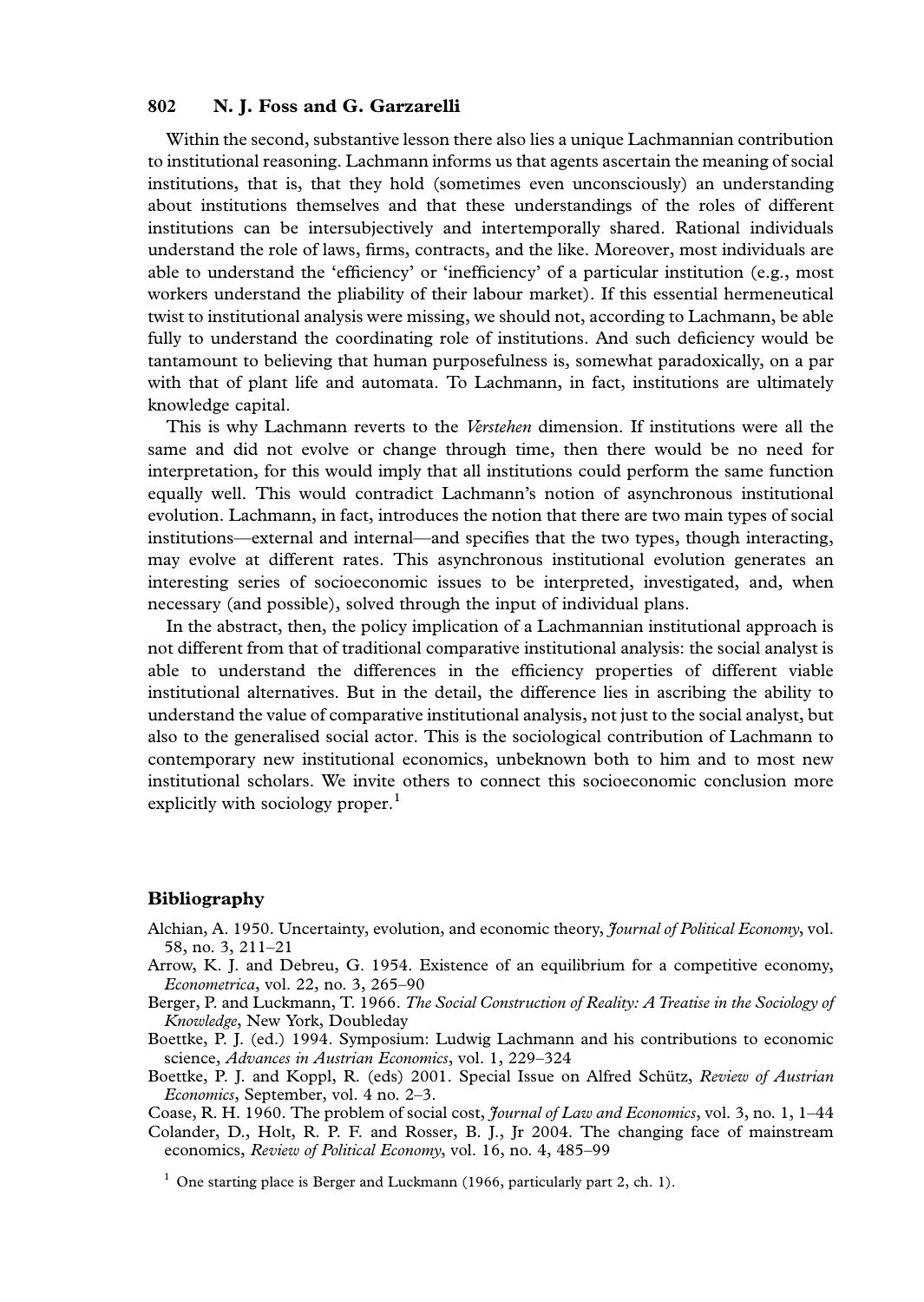- Eggertsson, T. 1990. *Economic Behaviour and Institutions*, Cambridge, Cambridge University Press
- Garrison, R. W. 1986. From Lachmann to Lucas: on institutions, expectations, and equilibrating tendencies, pp. 87–101, in Kirzner, I. M. (ed.), Subjectivism, Intelligibility and Economic Understanding: Essays in Honour of Ludwig M. Lachmann on his Eightieth Birthday, London, Macmillan
- Garrison, R. W. 1987. The kaleidic world of Ludwig Lachmann, Critical Review, vol. 1, no. 3, 77–89
- Hayek, F. A. von. 1979 [1952]. The Counterrevolution of Science, Indianapolis, Liberty Press
- Kirzner, I. M. 1962. Rational action and economic theory, *Journal of Political Economy*, vol. 70, no. 4, 380–5
- Kirzner, I. M. 1973. Competition and Entrepreneurship, Chicago, University of Chicago Press
- Knight, F. H. 1946 [1921]. Risk, Uncertainty and Profit, London, London School of Economics and Political Science (Re-issue No. 16 in a Series of Reprints of Scarce Tracts in Economics and Political Science)
- Koppl, R. 1994. Lachmann on Schütz and Shackle, Advances in Austrian Economics, vol. 1, 289–301
- Koppl, R. 2002. Big Players and the Economic Theory of Expectations, London and New York, Palgrave Macmillan
- Koppl, R. and Mongiovi, G. 1995. Introduction, pp. 1–11, in Koppl, R. and Mongiovi, G. (eds), Subjectivism and Economic Analysis: Essays in Memory of Ludwig M. Lachmann, London, Routledge
- Koppl, R. and Whitman, D. G. 2004. Rational-choice hermeneutics, *Journal of Economic* Behaviour and Organization, vol. 55, no. 3, 295–317
- Lachmann, L. M. 1937A. Uncertainty and liquidity preference, Economica, N.S., vol. 4, no.15, 295–308
- Lachmann, L. M. 1937B. Social and political revolutions, *Journal of Social Philosophy*, vol. 3, no. 1, 24–38
- Lachmann, L. M. 1962. Cost inflation and economic institutions, South African Journal of Economics, vol. 30, no. 3, 177–86
- Lachmann, L. M. 1971. The Legacy of Max Weber, Berkeley, The Glendessary Press
- Lachmann, L. M. 1973. Macro-economic Thinking and the Market Economy: An Essay on the Neglect of the Micro-foundations and Its Consequences, Hobart Paper 56, London, Institute of Economic Affairs
- Lachmann, L. M. 1976. From Mises to Shackle: an essay on Austrian economics and the kaleidic society, Journal of Economic Literature, vol. 14, no. 1, 54-62
- Lachmann, L. M. 1977A. Capital, Expectations and the Market Process: Essays on the Theory of the Market Economy, Kansas City, Sheed Andrews and McMeel Inc.
- Lachmann, L. M. 1977B. The significance of the Austrian school of economics in the history of ideas, pp. 45–64 in Lachmann, L. M. (ed.), Capital, Expectations and the Market Process: Essays on the Theory of the Market Economy, Kansas City, Sheed Andrews and McMeel Inc
- Lachmann, L. M. 1978 [1956]. Capital and Its Structure, Kansas City: Sheed Andrews and McMeel Inc.
- Lachmann, L. M. 1986A. The Market as an Economic Process, Oxford, Basil Blackwell
- Lachmann, L. M. 1986B. Unsorted letter to G. L. S. Shackle. April 30, University of the Witwatersrand Archives
- Lachmann, L. M. 1991. Austrian economics: a hermeneutic approach, pp. 267–90, in Lavoie, D. (ed.), Expectations and the Meaning of Institutions: Essays in Economics by Ludwig Lachmann, London, Routledge
- Langlois, R. N. 1986A. Coherence and flexibility: social institutions in a world of radical uncertainty, pp. 171–91, in Kirzner, I. M. (ed.), Subjectivism, Intelligibility and Economic Understanding: Essays in Honour of Ludwig M. Lachmann on his Eightieth Birthday, London, Macmillan
- Langlois, R. N. (ed.) 1986B. Economics as a Process: Essays in the New Institutional Economics, Cambridge, Cambridge University Press
- Langlois, R. N. 1986C. The new institutional economics: an introductory essay, pp. 1–25, in Langlois, R. N. (ed.) *Economics as a Process: Essays in the New Institutional Economics*, Cambridge, Cambridge University Press